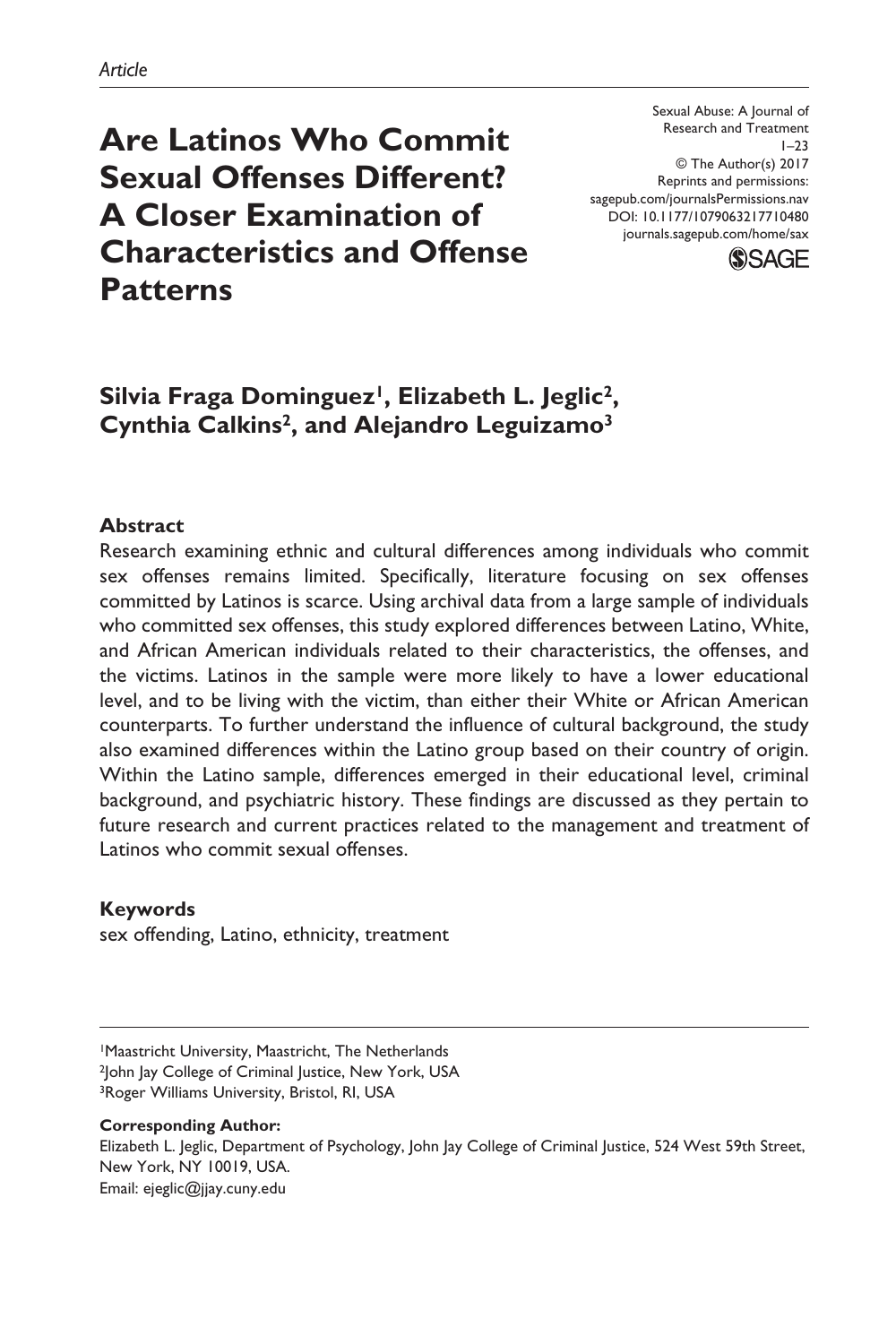The Latino population has been identified as the fastest growing and most influential minority ethnic group in the United States, and it is estimated that by the year 2050, one in three individuals living in the United States will be of Latino descent (Kilgust, 2009; Stowell, Martinez, & Cancino, 2012; Varghese, Hardin, & Bauer, 2009).1 However, Latinos' involvement in the criminal justice system has risen more rapidly than their population growth, including those convicted of sex crimes (Smith-Socaris, Perry, & Fox-Mullen, 2006), suggesting an overrepresentation of this group within the system (Lopez & Livingston, 2009). While a great deal of research has focused on understanding the causes and correlates of sexual offending (e.g., Barbaree, Seto, Langton, & Peacock, 2001; Gannon & Polaschek, 2006; Seto & Lalumiere, 2010; Ward & Beech, 2006), research efforts have mostly focused on sexual offending committed by White males. Research conducted with minorities and sexual offending behavior tends to be lacking, with very few studies either including or specifically identifying Latinos<sup>2</sup> within their samples. Consequently, relatively little is known about this group and its involvement in sexually based crimes.

Those incarcerated in the U.S. criminal justice system are racially and ethnically diverse. However, the majority of research investigating differences between racial and ethnic groups has concentrated on criminal justice outcomes, studying issues such as sentencing disparities without addressing how race/ethnicity may have an impact on offending (e.g., Caravelis, Chiricos, & Bales, 2011). Overall, research has found that Latino and African American defendants tend to be sentenced more harshly than White defendants (Bales & Piquero, 2012; Spohn & Holleran, 2000; Steffensmeier & Demuth, 2000; Ulmer & Johnson, 2004).

# **Multiracial and Multicultural Research on Sexual Offending**

The limited research examining race and ethnicity in relation to sex offending has mainly focused on the distinction between African Americans and Whites who commit sexual offenses. For example, reviews of archival data show that African Americans who commit sexual offenses tend to use more physical force in their offenses than Whites, especially if the victim is a stranger (Heilbrun & Cross, 1979; Leguizamo, Peltzman, Carrasco, Nosal, & Woods, 2010). On the contrary, as compared with African Americans, Whites who commit sexual offenses tend to be more likely to present a pattern of sexual deviancy, use pornography in their offenses, be closely related to their victims, and engage in noncontact sexual offenses (Heilbrun & Cross, 1979; Leguizamo et al., 2010; Murphy, DiLillo, Haynes, & Steere, 2001).

Certain facts have also emerged in similar studies regarding Latinos who commit sexual offenses. For example, Mexican Americans who committed sexual offenses were more likely to offend against stepdaughters (Carrasco & Garza-Louis, 1997; Huston, Parra, Prihoda, & Foulds, 1995), and Latinos were significantly less educated and more likely to have been raised in low socioeconomic status (SES) households than were African Americans or Whites (Leguizamo et al., 2010). In spite of these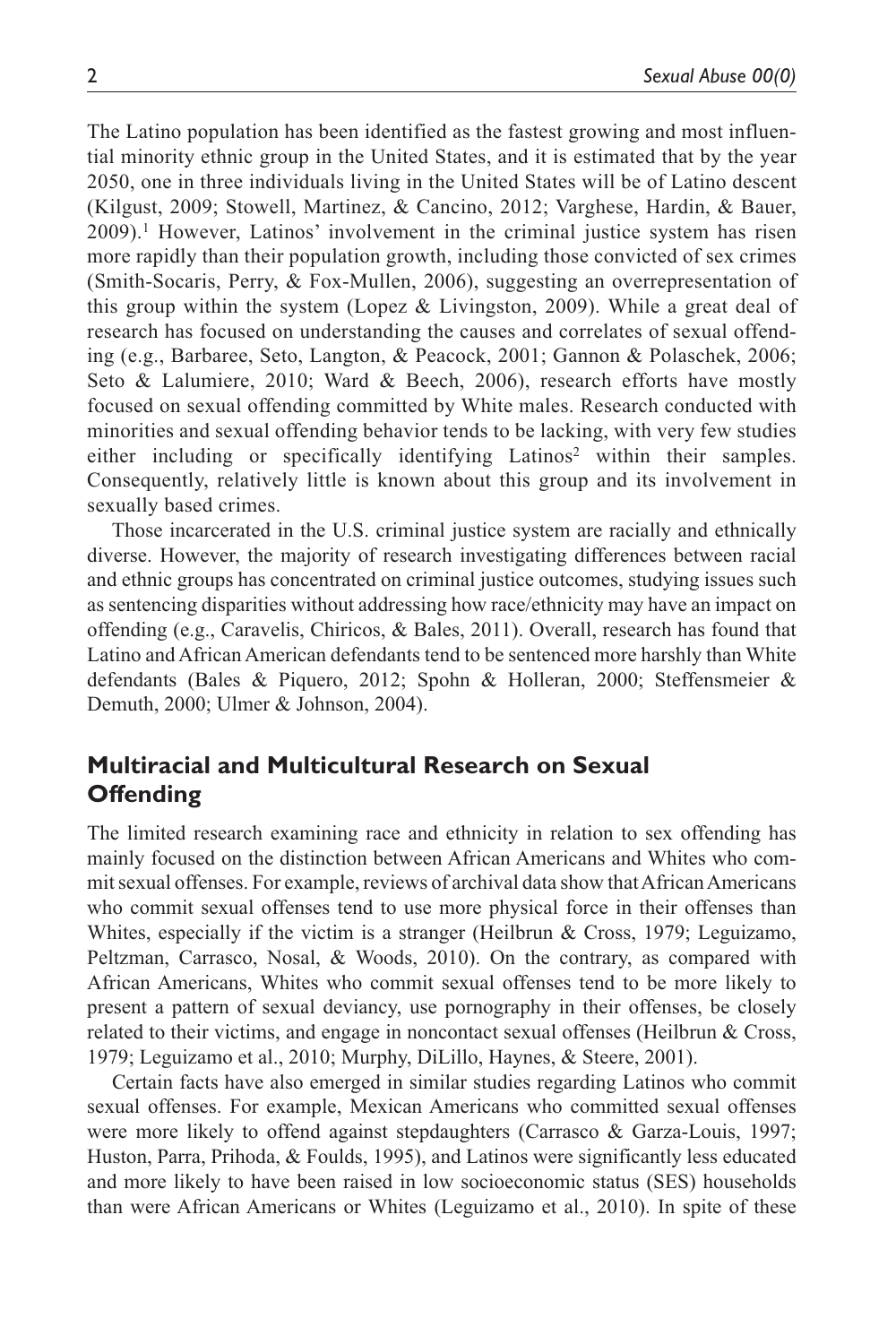research efforts, comparative research on sex offending involving Latinos is still relatively sparse. Steffensmeier and Demuth (2001) have attributed this deficit to the general tendency to merge Latinos with Whites when describing participants' race, disregarding their ethnic identity. In addition, Kilgust (2009) highlighted that there is an overall lack of definitional clarity in participant racial–ethnic group membership in the existing research.

Both of these issues can result in a lack of understanding about the specific characteristics of Latinos who commit sex offenses, which in turn may impact practice. For example, data used in the development of tools to predict recidivism lack the racial and ethnic diversity that characterizes the U.S. population (Varela, Boccaccini, Murrie, Caperton, & Gonzalez, 2013), which may explain the decreased ability of the Static-99 (Hanson & Thornton, 2000) to predict sexual recidivism for Latinos compared with Whites who have committed sexual offenses. This is consistent with European research suggesting that the predictive validity of some risk assessment tools may not generalize across offender ethnic group or immigration status (Långström, 2004). More recently, Leguizamo, Lee, Jeglic, and Calkins (2015) found that the Static-99 was able to predict recidivism among Latinos of continental United States or Puerto Rican origin but that the measure performed poorly with Latinos who were not born in those countries. Furthermore, it has been noted that the knowledge of the characteristics associated with recidivism underlying risk assessments is based on those who are prosecuted, not being representative of all individuals who commit sexual offenses—and this may vary by racial and ethnic group (Larcombe, 2012).

This lack of cultural understanding is also likely to have an impact upon treatment. According to the responsivity principle of the Risk–Need–Responsivity (RNR) model of offender treatment, effective treatment interventions need to take into account an individual's background, knowledge, and learning style (Andrews & Bonta, 1998). A critical part of an individual's background is his belonging and identification with an ethnic group; consequently, cultural characteristics need to be assessed and addressed as part of treatment. For example, minority individuals who have committed a sexual offense may perceive certain aspects of treatment programs to be culturally insensitive (Cullen & Travin, 1990; Patel & Lord, 2001). In addition, Spanish-speaking individuals in particular may experience both language barriers and transcultural factors that have an effect on the evaluation and engagement processes.

Despite the general lack of comparative research, there have been some efforts to identify cultural factors that may contribute to sexual offending behaviors among Latinos. Of the existing literature that has included Latino samples, a sizable portion has focused on the influence of masculine identities (e.g., Carrasco & Garza-Louis, 1997; Cullen & Travin, 1990; Moro, 1998; Santana, Raj, Decker, La Marche, & Silverman, 2006). For example, Carrasco and Garza-Louis reported that Latinos who committed sex offenses showed greater adherence to traditional values, as well as more rigid attitudes toward traditional gender roles as compared with other racial and ethnic groups. They also found that Latinos who committed sexual offenses seemed to display higher levels of cognitive distortions related to masculine identity, regarding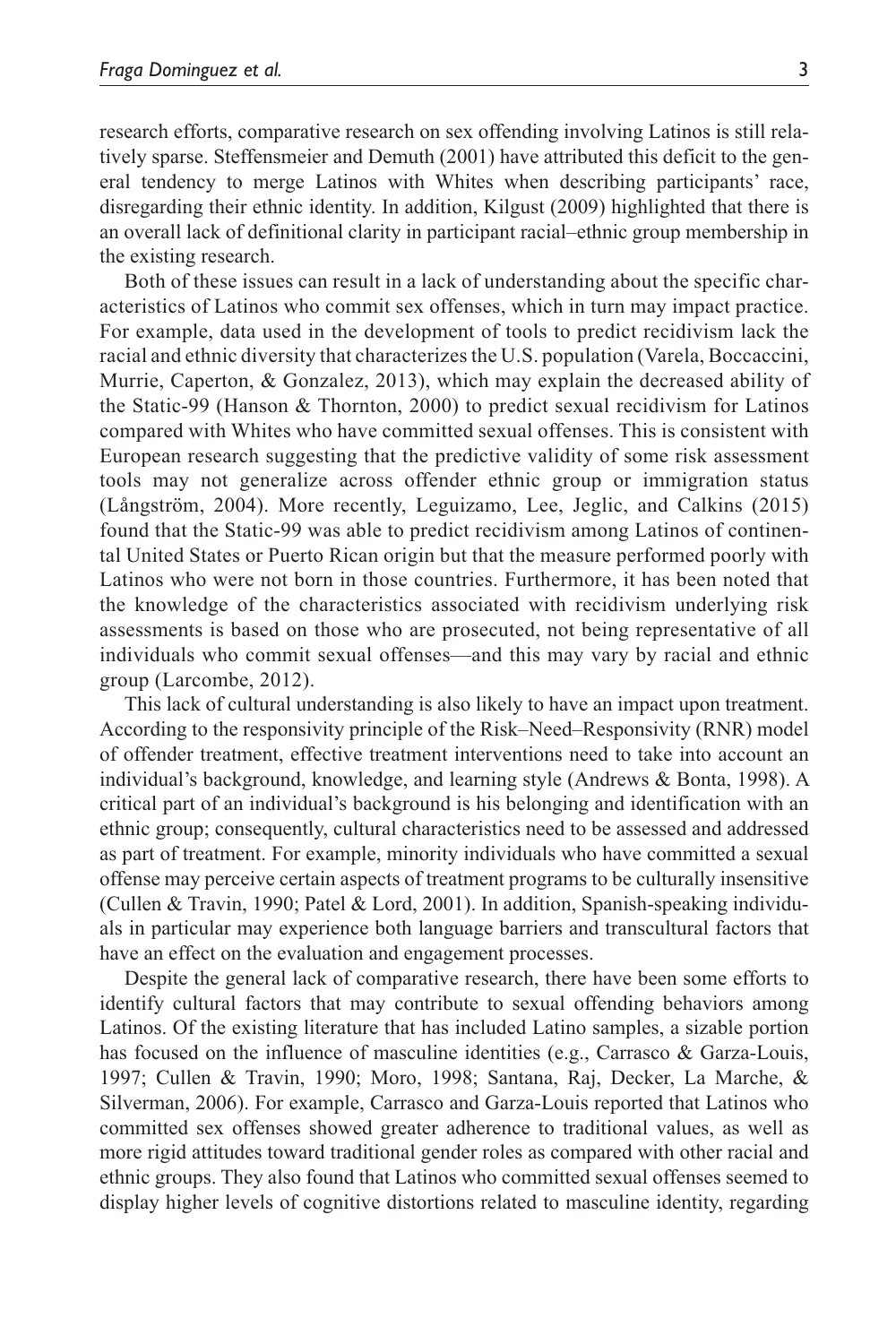themselves as macho (i.e., a strong, noble, brave person) when in reality they were demonstrating machismo (i.e., an exaggerated sense of masculinity associated with domineering behavior, bravado, and aggression). However, it is important to note that the majority of work discussing the role of machismo and sexual offending has not been empirical in nature and has too narrowly focused on this single factor. Finally, other researchers have found that Latinos who commit sex offenses have disproportionate involvement in statutory rape, which usually refers to acts of rape committed against a minor under the age of consent (Flores de Apodaca, Schultz, Anderson, & McLennan, 2005; Kilgust, 2009).

While comparative research is vital to understanding responsivity issues broadly related to membership in a racial or ethnic group, it is necessary to bear in mind the heterogeneity that characterizes the Latino population. Although usually categorized as a homogeneous ethnic group by researchers, Latinos from different parts of the world differ in terms of socioeconomic, cultural, and genetic perspectives, and they also encompass various racial origins (Burchard et al., 2005); yet there is a dearth of research examining within-group differences among Latinos.

# **The Present Study**

The current study will add to the nascent body of research on sexual offenses committed by Latinos by examining offender, index offense, and victim characteristics, together with risk assessment scores among a large sample of African Americans, Whites, and Latinos convicted of a sexual offense. Previous research examining Latinos who have been convicted of sexual offenses has been somewhat limited in scope, for example, examining only the influence of masculine identity. Given the large number of Latinos in our sample, this study aims to more broadly examine ways in which Latinos may differ from both African Americans and Whites convicted of a sex offense. Furthermore, we will explore factors related to country of origin, thus being the first study to examine differences in sex offense patterns within a sample of Latinos.

On the basis of previous research findings, it is hypothesized that Latinos who commit sexual offenses (as compared with Whites and African Americans who commit sexual offenses) will have lower education levels and lower SES. It is also anticipated that, as compared with Whites, Latinos in the sample will have more female and related victims, will be more likely engage in contact sex offenses, and will be less likely to have pornography involved in their offenses. Latinos are also expected to be less likely to use physical force in their offenses as compared with African American offenders. As some of the variables included in our analyses have not been previously studied in the literature, we will also conduct exploratory analyses between groups related to other demographic characteristics, type of index offenses and behaviors, the relationship with the victim, and variables related to prior criminal history. Similarly, given the lack of research examining differences within subsamples of Latinos who commit sexual offenses, our analyses of differences within the Latino group will be exploratory.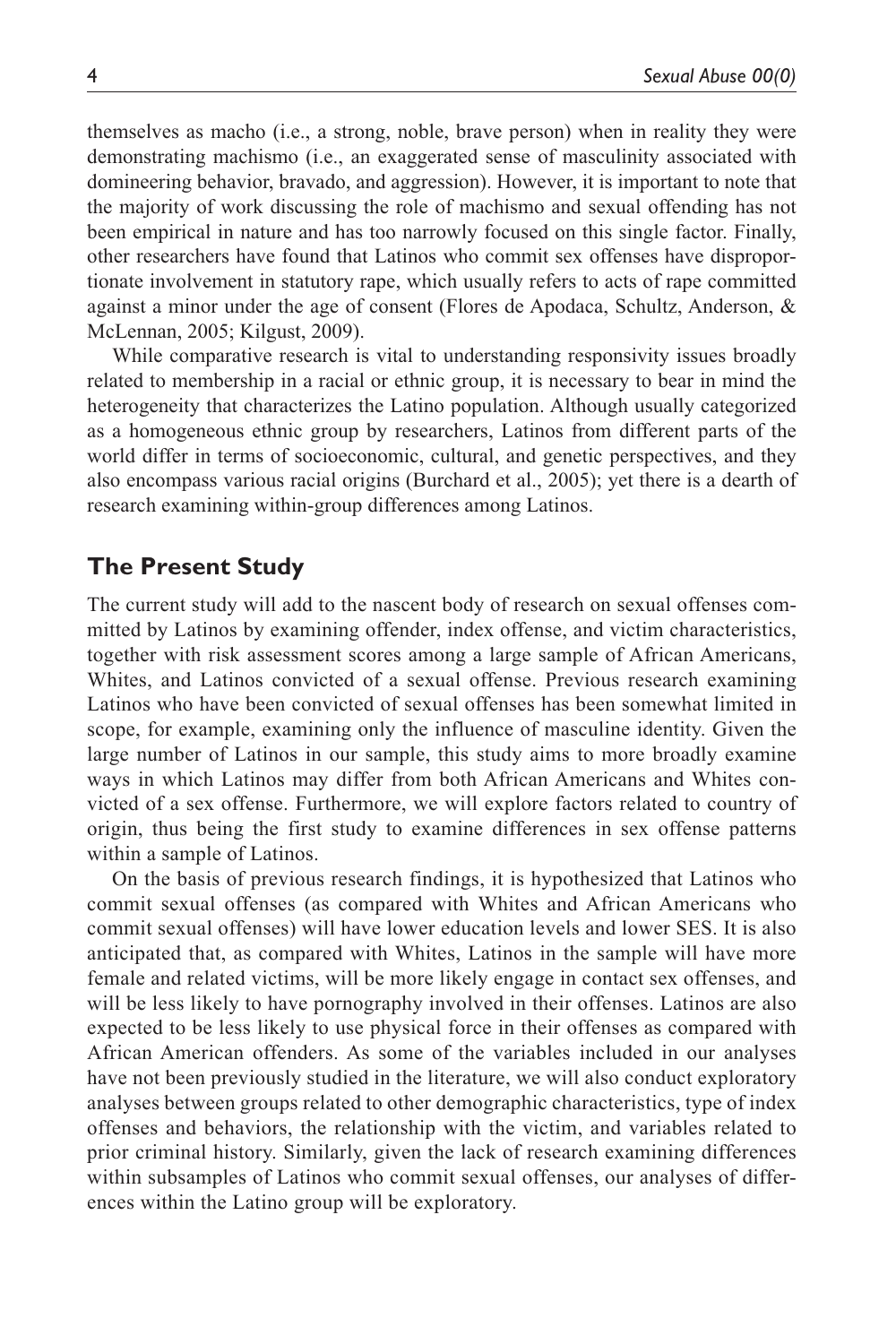#### **Method**

### *Participants and Design*

The data used in this study were gathered from the archival records of a larger study examining sex offender placement within the criminal justice system (Mercado, Jeglic, & Markus, 2011). They were obtained from the archival files of males who had been convicted of a sexual offense, incarcerated, and then later released from New Jersey state prisons. The data comprised a random sample of approximately 45% offenders who committed sexual offenses from the general prison population and 100% of those who were incarcerated in a specialized treatment facility designed to treat those who commit sexual offenses over an 11-year period.3 Trained research assistants coded file data using a data collection tool developed to gather relevant demographic information, criminal history, index offense characteristics, and victim information (see Mercado et al., 2011).

The initial sample was composed of 3,194 males convicted of an index sex offense. The race and ethnicity of the participants were established by the status in the files and transcribed accordingly by the research assistants. A small number ( $n =$ 93) of offenders who belonged to racial and ethnic groups other than White, African American, and Latino were excluded from the analyses, resulting in a final sample of 3,101 male offenders ( $M = 44.9$ ,  $SD = 12.3$ ) and divided into three groups: White (*n* = 1,310, 42%), African American (*n* = 1,158, 37%), and Latino (*n* = 633, 21%). These classifications were based on Department of Correction's designations. Within the Latino sample, 485 (77%) were Spanish-speaking, and for 388 (61%) Spanish was their first language.

The Latino sample  $(n = 633)$  was then further grouped by country of origin. Cases whose country of origin was unknown were deleted, resulting in a final sample of 621 Latinos convicted of a sexual offense. The rationale behind the division was geographic location, assuming more similarities between countries located in the same geographic area as well as a similar immigration history. We recognize that country of origin and the country where the individual was raised may differ; however, the latter information was not available. Factors relating to immigration status were also taken into account, predicting potential differences for participants born in the continental United States, or U.S. territories (Puerto Rico), as compared with those migrating from other South and Central American countries and the other Caribbean Islands. Puerto Rico was considered a separate geographical area because it is a U.S. territory, which may differentiate it from other Caribbean Islands—that is, more assimilated to U.S. culture and with a different immigration history. The sample was therefore divided into the following groups: those born in the continental United States ( $n = 217, 35\%$ ;  $M = 40.9$ ,  $SD = 10.5$ ; those born in Puerto Rico ( $n = 142$ , 23%;  $M = 47.5$ ,  $SD = 11.4$ ); those born in Central America, the Caribbean Islands (other than Puerto Rico), and Mexico ( $n = 182, 29\%$ ;  $M = 39.7, SD = 13.4$ ); and those born in South America ( $n =$ 80, 13%;  $M = 43.1$ ,  $SD = 13.1$ ). We will be referring to the group comprising Central America, the Caribbean, and Mexico as "Central America" throughout the article. Information about the three groups' age and countries of origin is included in Table 1.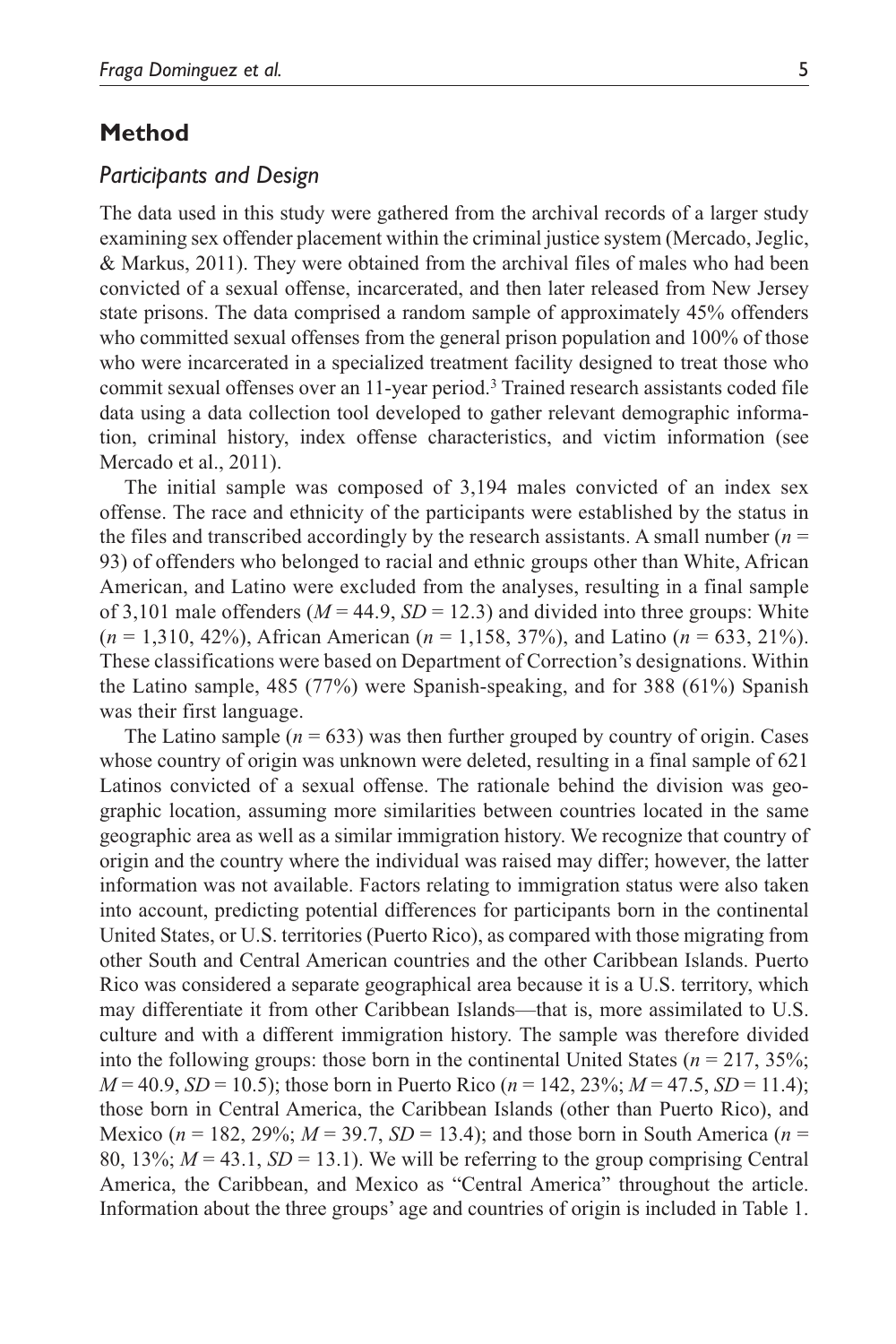|                                         |                             |                           | Country of origin      |               |                 |
|-----------------------------------------|-----------------------------|---------------------------|------------------------|---------------|-----------------|
|                                         | Age<br>M(SD)                | The United States<br>n(%) | Latin American<br>n(%) | Other<br>n(%) | Unknown<br>n(%) |
| White                                   | 47.9 (13.4)                 | 1,237(94.4)               | 9(0.68)                | 51(3.89)      | 13(0.9)         |
| African American<br>Latino <sup>a</sup> | 42.4(10.4)<br>43.2 $(11.5)$ | 1,085(93.7)               | 7(0.6)                 | 50(5.18)      | 6(0.52)         |

**Table 1.** Characteristics of the White, African American, and Latino Samples in Terms of Age (Means) and Countries of Origin.

<sup>a</sup>Country of origin for the Latino participants is reported in text.

## *Materials*

*Data collection tool.* The data used in this study were gathered and coded by trained MA-level research assistants from the offender files. These data included demographic characteristics, criminal history, index offense, and victim characteristics, and a measurement of risk of recidivism (Static-99 scores<sup>4</sup>). Some of the variables were coded as present or absent (e.g., prior employment), while others had different categories (e.g., type of index offense).

*Demographics*. Presence of reported childhood abuse/neglect, existence of any psychiatric history, low educational level (eighth grade or lower), SES (coded in the files as low, middle, or high), prior employment (employment prior to incarceration).

*Index offense variables.* (a) Type of index offense: adult sexual assault, molestation of a minor child, voyeurism or exhibitionism, computer sex–related crime; (b) index offense behaviors: physical contact involved, pornography involved in all or part of the offense, alcohol or drugs involved, alcohol or drugs supplied to the victim, offender intoxicated at the moment of the offense, offender physically violent (if the index crime involved slapping, punching, or hitting), use of a weapon during the crime, use of threats to the victim.

*Victim characteristics*. Victim's gender (male, female, male and female), age (younger than 13, 13-17, older than 17), offender living with the victim, type of relationship (immediate family, extended family, stepfamily, acquaintance, and stranger).

*Prior criminal history*. Charged/convicted of a sexual crime, charged/convicted of a nonsexual crime, charged/convicted as a juvenile, charged/convicted for a sexual crime as a juvenile, age at the first sexual crime, age at the first nonsexual crime.

*Static-99.* The Static-995 (Hanson & Thornton, 2000) is an empirically derived measure of actuarial risk developed to predict sexual recidivism in adult males who commit sexual offenses that includes 10 items related to criminal history, victim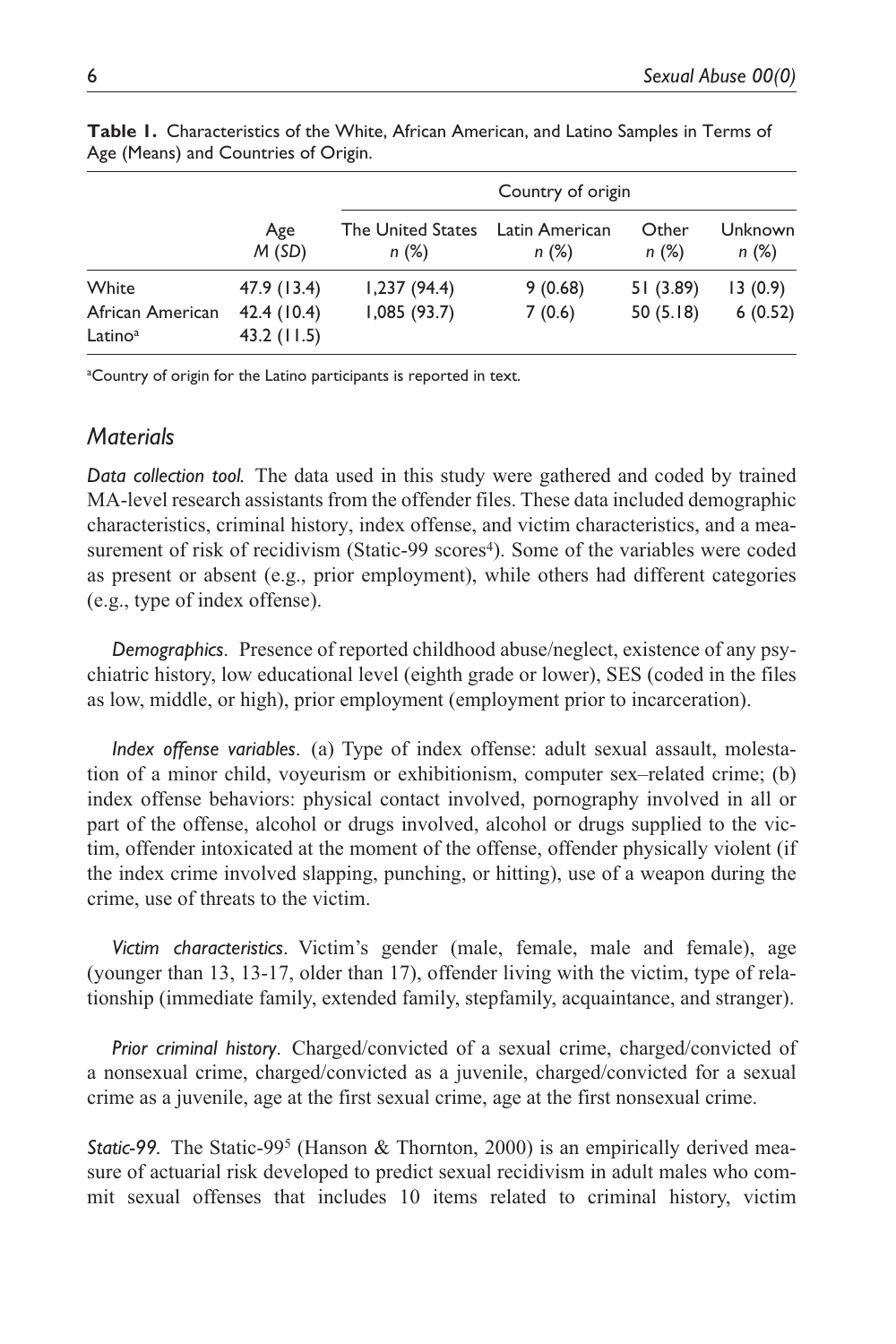characteristics, and demographics (Hanson, Sheahan, & VanZuylen, 2013). It has total scores ranging from 0 to 12, which can be translated into risk levels that range from 0 (lowest risk) to 6+ (highest risk). The reported predictive accuracy for sexual recidivism is moderate  $(r = .33,$  Receiver Operating Characteristic [ROC] area  $= .71$  and is also moderate for violent (including sexual) recidivism  $(r = .32, ROC \text{ area } = .69)$ (Hanson & Thornton, 2000). The Static-99 data were scored by clinicians (as contained in the participants' record) and/or by trained graduate research assistants when Static-99 data were not available in the file. The level of agreement in Static-99 scores based on raters was measured using the intraclass correlation coefficient (ICC) and was calculated for this sample in Quesada, Calkins, and Jeglic (2014). The ICC obtained was .89, suggesting excellent agreement (Cicchetti, 1994).

## *Procedure*

*Data analyses.* Descriptive analyses were conducted to assess the characteristics of the Latino group compared with the White and African American groups. Chi-square tests were used for categorical variables and ANOVAs for continuous variables. In the cases of continuous variables where the assumption of the homogeneity of variances was violated, as assessed by Levene's test for equality of variances, Welch's ANO-VAs were conducted. Post hoc analyses (standardized *z*, Games-Howell, Tukey's post hoc tests) were also conducted when the results were significant to be able to interpret the differences between the specific groups along with odds ratios. The same series of descriptive analyses, comparisons, and post hoc analyses were conducted looking at the different groups within the Latino subsample. To calculate effect sizes, the omegasquared coefficient was used.

# **Results**

# *General Sample*

There were several significant differences between groups in demographic variables.<sup>6</sup> Significant differences between groups were found in educational level attained,  $\chi^2(4)$ ,  $N = 3054$ ) = 172.32,  $p < .001$ , such that Latinos in the sample were more likely to have low educational levels relative to Whites and African Americans. Specifically, Latinos were 3.3 times more likely than Whites and 4.3 times more likely than African Americans in the sample to have a low educational level. There were also significant differences by race/ethnicity on SES level,  $\chi^2(4, N = 1252) = 52.25, p < .001$ ; African Americans and Latinos in the sample were 2.6 and 1.9 times more likely to have low SES level, respectively, when compared with Whites. In terms of other comparisons, there were significant differences between ethnic/racial groups on the reported experience of childhood abuse/neglect,  $\chi^2(2, N = 2873) = 30.57$ ,  $p < .001$ , with Whites who had committed a sexual offense being more likely to have reported childhood abuse or neglect compared with African Americans and Latinos. Similarly, the psychiatric history varied between ethnic/racial groups,  $\chi^2(2, N = 3005) = 71.89$ ,  $p < .001$ , with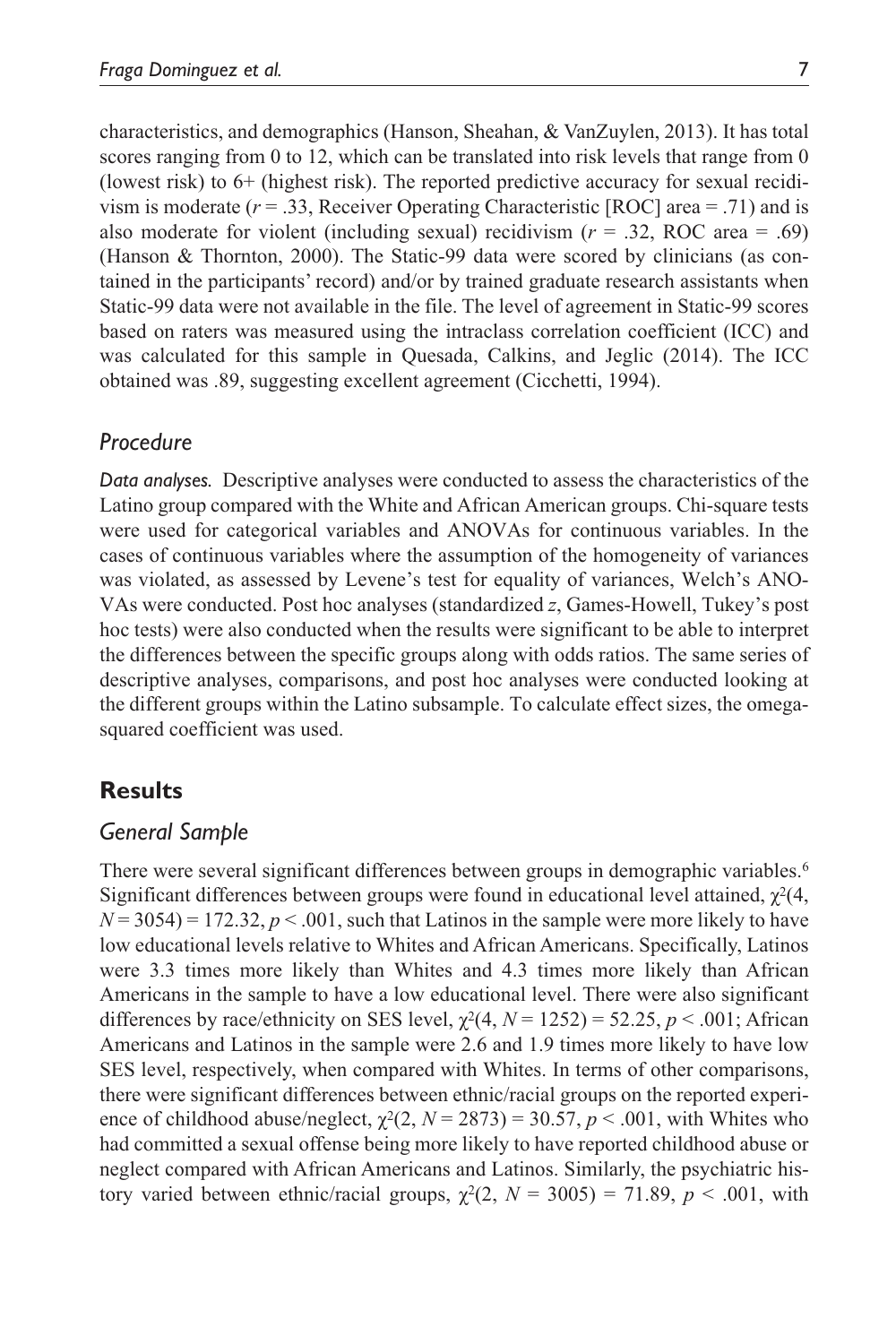|                                     | White<br>n(%) | African<br>American<br>n(%) | Latino<br>n(%) | $\chi^2$   | df             | v     |
|-------------------------------------|---------------|-----------------------------|----------------|------------|----------------|-------|
| Reported childhood<br>abuse/neglect | 503 (40.8)    | 321 (30.7)                  | 185(31.2)      | 30.575***  | າ              | 0.103 |
| Psychiatric history                 | 532 (41.8)    | 318 (28.5)                  | 154(25.0)      | 71.894***  | 2              | 0.155 |
| Low educational level               | 115(8.9)      | 80(7.0)                     | 152(24.4)      | 172.319*** | 4              | 0.168 |
| Low SES level                       | 331(63.3)     | 376 (82.5)                  | 209 (76.6)     | 57.254***  | 4              | 0.151 |
| Prior employment                    | 981 (77.2)    | 733 (65.9)                  | 501(81.3)      | 62.254***  | $\mathfrak{p}$ | 0.144 |

**Table 2.** Chi-Square Comparison of Whites, African Americans, and Latinos Convicted of Sexual Offenses on Demographic Variables.

*Note.* SES = socioeconomic status.

\**p* < .05. \*\**p* < .01. \*\*\**p* < .001.

Whites being more likely to have a history of psychiatric problems compared with both African Americans and Latinos. Finally, the groups differed on their prior employment status,  $\chi^2(2, N = 2999) = 62.25, p < .001$ , with African Americans being less likely to have been employed prior to the offense in relation to Whites and Latinos. Comparisons of demographic variables between groups are presented in Table 2.

The groups differed significantly on index offense variables. The type of index offense varied significantly by race/ethnicity,  $\chi^2(14, N = 3071) = 145.39, p < .001$ , with analyses indicating that African Americans were more likely to have adult sexual assault as their index offense as compared with both Whites and Latinos. On the contrary, molestation of a minor child was more common for Latinos and Whites as compared with African Americans. Finally, Whites were more likely to engage in noncontact offenses such as voyeurism/exhibitionism and computer sex–related crimes as compared with the other two groups.

With respect to index offense behaviors, we found significant differences between groups in the use of physical contact,  $\chi^2(2, N = 3073) = 34.72$ ,  $p < .001$ , revealing that Whites' offenses were less likely to involve physical contact as compared with both African Americans' and Latinos'. The involvement of pornography also varied significantly among racial/ethnic groups,  $\chi^2(2, N = 2462) = 77.48$ ,  $p < .001$ . Specifically, offenses committed by Whites were more likely to involve pornography compared with those committed by African Americans and Latinos. Differences were found in the use of physical violence,  $\chi^2(4, N = 2039) = 53.90, p < .001$ , revealing that African Americans in the sample were more likely to be physically violent during the offense compared with both Whites and Latinos. In addition, differences were found in the use of a weapon,  $\chi^2(2, N = 3033) = 66.89$ ,  $p < .001$ , with African Americans being more likely to use a weapon during the offense compared with Whites and Latinos. The use of threats was also significantly different between the groups,  $\chi^2(2, N = 2049) = 13.43$ ,  $p = .001$ , revealing a higher likelihood of threatening behavior among African Americans compared with Whites. Other significant differences were found between groups in the supplying of alcohol/drugs to the victim,  $\chi^2(2, N = 1125) = 11.81$ ,  $p =$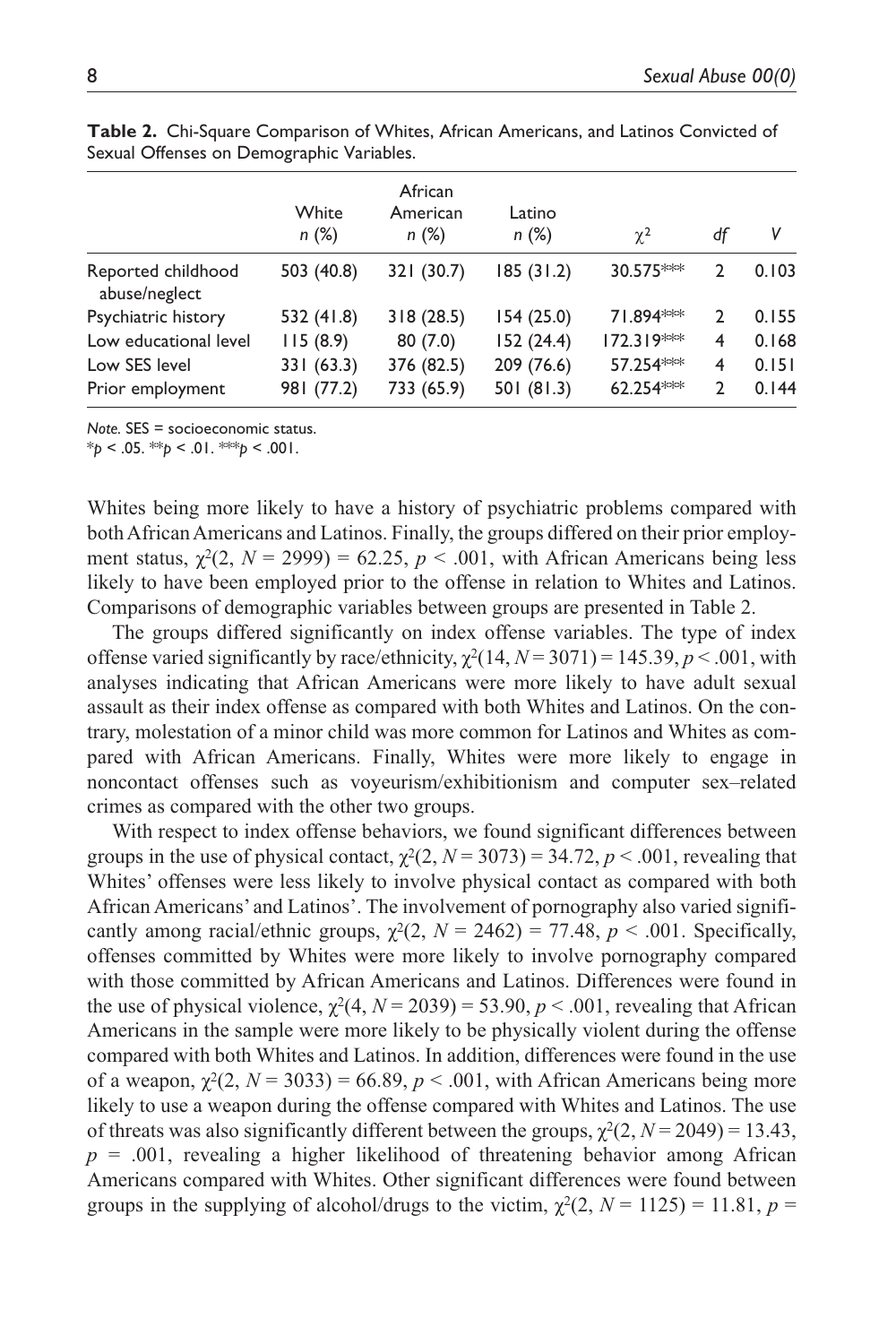|                                            | White<br>n(%) | African<br>American<br>$n$ (%) | Latino<br>$n$ (%) | $\chi^2$    | df             | V     |
|--------------------------------------------|---------------|--------------------------------|-------------------|-------------|----------------|-------|
| Type of index offense                      |               |                                |                   |             |                |       |
| Adult sexual assault                       | 162(12.5)     | 299 (26.1)                     | 88 (14.0)         | 145.390***  | 4              | 0.154 |
| Molestation of a minor child               | 979 (75.3)    | 746 (65.2)                     | 497 (79.3)        |             |                |       |
| Voyeurism or exhibitionism                 | 34(2.6)       | 10(0.9)                        | 9(0.3)            |             |                |       |
| Computer sex-related crime                 | 23(1.8)       | (0.1)                          | (0.2)             |             |                |       |
| Offense behaviors                          |               |                                |                   |             |                |       |
| Physical contact involved                  | 1,219(93.7)   | 1,120(98.0)                    | 614 (97.6)        | 34.721***   | $\mathcal{P}$  | 0.106 |
| Pornography involved                       | 127 (13.0)    | 28(1.1)                        | 27(5.3)           | 77.480***   | $\overline{2}$ | 0.177 |
| Alcohol or drugs involved                  | 420 (35.2)    | 358 (37.1)                     | 183 (32.0)        | 4.068       | 2              | 0.039 |
| Alcohol or drugs supplied to<br>the victim | 90 (20.0)     | 60(13.8)                       | 26 (10.8)         | $11.808**$  | $\overline{2}$ | 0.102 |
| Offender intoxicated                       | 245 (57.4)    | 231(21.8)                      | 111(48.9)         | 5.075       | $\mathcal{P}$  | 0.69  |
| Offender physically violent                | 107(13.7)     | 223(26.5)                      | 58 (13.8)         | 53.903***   | 4              | 0.115 |
| Use of a weapon                            | 67(5.2)       | 165(14.7)                      | 47 (7.5)          | $66.893***$ | $\mathbf{2}$   | 0.149 |
| Use of threats                             | 136 (17.3)    | 208 (24.6)                     | 82 (19.6)         | $13.426**$  | $\overline{2}$ | 0.081 |

**Table 3.** Chi-Square Comparisons of Whites, African Americans, and Latinos Convicted of Sexual Offenses on Index Offense Variables.

\**p* < .05. \*\**p* < .01. \*\*\**p* < .001.

.003; Whites were more likely to display this behavior in comparison with African Americans and Latinos. The frequencies and percentages on offense-related variables by racial/ethnic group are presented in Table 3.

With respect to victim variables, significant differences were found by race/ethnicity regarding the gender of the victim,  $\chi^2(4, N = 3024) = 124.73$ ,  $p < .001$ . Whites were more likely to have male victims compared with African Americans and Latinos. Specifically, Whites were 2.7 times more likely to have male victims than were African Americans and 3.2 times more likely than Latinos. Whites were less likely to have female victims compared with both African Americans and Latinos. They were also more likely to have both male and female victims compared with African Americans. Finally, there were significant differences by race/ethnicity regarding whether the offender was living with the victim at the time of the offense,  $\chi^2(2, N = 1993) = 30.39$ , *p* < .001, with Latinos in the sample being more likely than African Americans to be living with the victim. Significant differences were also found regarding the specific relationship with the victim,  $\chi^2(16, N = 3024) = 71.71$ ,  $p < .001$ . Whites were more likely to have a victim within the immediate family, and Latinos and Whites were more likely to have a victim within the stepfamily, in comparison with African Americans. Meanwhile, African Americans were more likely to have a victim who was an acquaintance compared with Whites, and more likely to have a stranger as a victim compared with Latinos. Finally, significant differences by race/ethnicity were also found regarding the age of the first sexual offense victim,  $\chi^2(4, N = 2081) = 67.58$ , *p* < .001, revealing that Whites and Latinos were more likely to have victims younger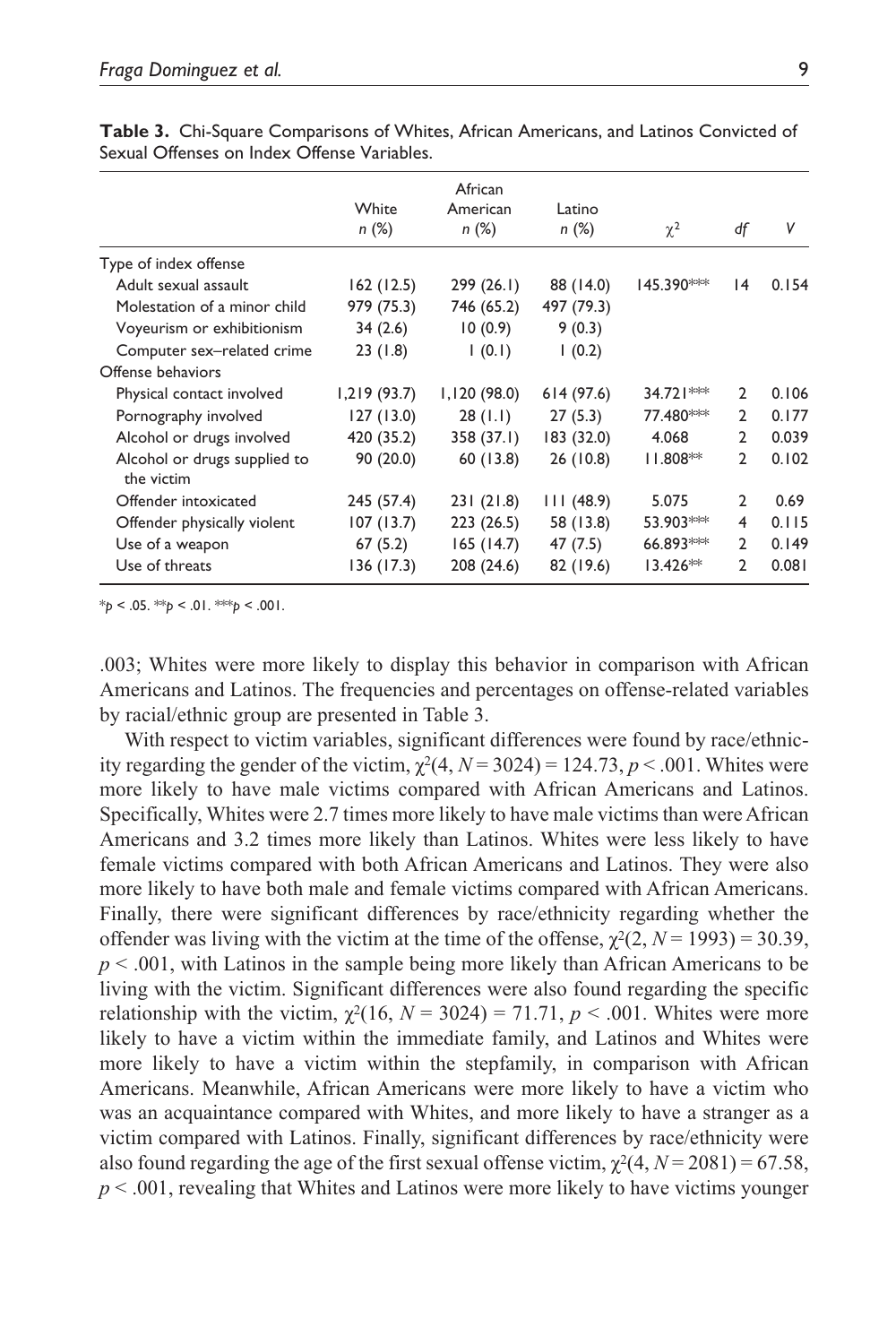|                                 | White<br>$n$ (%) | African<br>American<br>n(%) | Latino<br>n(%) | $\chi^2$     | df | V        |
|---------------------------------|------------------|-----------------------------|----------------|--------------|----|----------|
| Victim characteristics          |                  |                             |                |              |    |          |
| Male victim                     | 252 (19.8)       | 101(8.9)                    | 47 (7.6)       | $124.726***$ | 4  | 0.144    |
| Female victim                   | 953 (75.0)       | 1,018 (89.8)                | 561 (90.3)     |              |    |          |
| Male and female                 | 65 $(5.1)$       | 14(1.2)                     | 13(2.1)        |              |    |          |
| Younger than 13                 | 697 (57.3)       | 452 (45.3)                  | 361(61.4)      | $67.584***$  | 4  | 0.110    |
| $13 - 17$                       | 406 (33.4)       | 374 (37.5)                  | 183(31.1)      |              |    |          |
| Older than 13                   | 113(9.3)         | 171(17.2)                   | 44 (7.5)       |              |    |          |
| Relationship with the victim    |                  |                             |                |              |    |          |
| Offender living with the victim | 227(29.8)        | 206(25.1)                   | 165(40.3)      | 30.394***    |    | 2 0.123  |
| Immediate family                | 150(11.8)        | 74 (6.6)                    | 52(8.3)        | $71.715***$  |    | 16 0.109 |
| <b>Extended family</b>          | 155(12.1)        | 136(12.1)                   | 94(15.1)       |              |    |          |
| Stepfamily                      | 171(13.4)        | 100(8.9)                    | 93 (14.9)      |              |    |          |
| Acquaintance                    | 516 (40.4)       | 538 (47.9)                  | 267(42.8)      |              |    |          |
| Stranger                        | 178 (13.9)       | 190(16.9)                   | 62(9.9)        |              |    |          |

**Table 4.** Chi-Square Comparisons of Whites, African Americans, and Latinos Convicted of Sexual Offenses on Victim Variables.

\**p* < .05. \*\**p* < .01. \*\*\**p* < .001.

than 13 compared with African Americans. African Americans were more likely to have victims aged 13 to 17 compared with Latinos and were also more likely to have victims older than 17 compared with both Latinos and Whites. Differences between groups on victim characteristics are presented in Table 4.

Several differences were found with respect to participants' prior criminal histories. Significant differences were found by race/ethnicity in the charges/conviction of sexual crimes,  $\chi^2(2, N = 2940) = 43.79$ ,  $p < .001$ , with African Americans being more likely to have been previously charged/convicted of sexual crimes compared with Latinos. Significant differences were also found regarding the charges/conviction of nonsexual crimes,  $\chi^2(2, N = 3055) = 185.53$ ,  $p < .001$ , with African Americans being more likely to have been charged/convicted of nonsexual crimes compared with Whites and Latinos. Significant differences were also found for charges/convictions as juveniles,  $\chi^2(2, N = 2555) = 99.54$ ,  $p < .001$ , with African Americans being more likely to have been charged/convicted as juveniles compared with both Whites and Latinos. Finally, there were significant differences by race/ethnicity in the charge/conviction of a sexual crime as a juvenile,  $\chi^2(2, N = 1602) = 18.51, p < .001$ , with African Americans being more likely to have been charged/convicted of a sex crime as juveniles compared with Latinos. Results for these variables are presented in Table 5.

Continuous variables related to criminal history were also analyzed. One-way Welch's ANOVAs were conducted to compare differences between racial/ethnic groups on continuous variables because variances among groups were not equal. When differences were found, Games-Howell post hoc analyses were conducted. The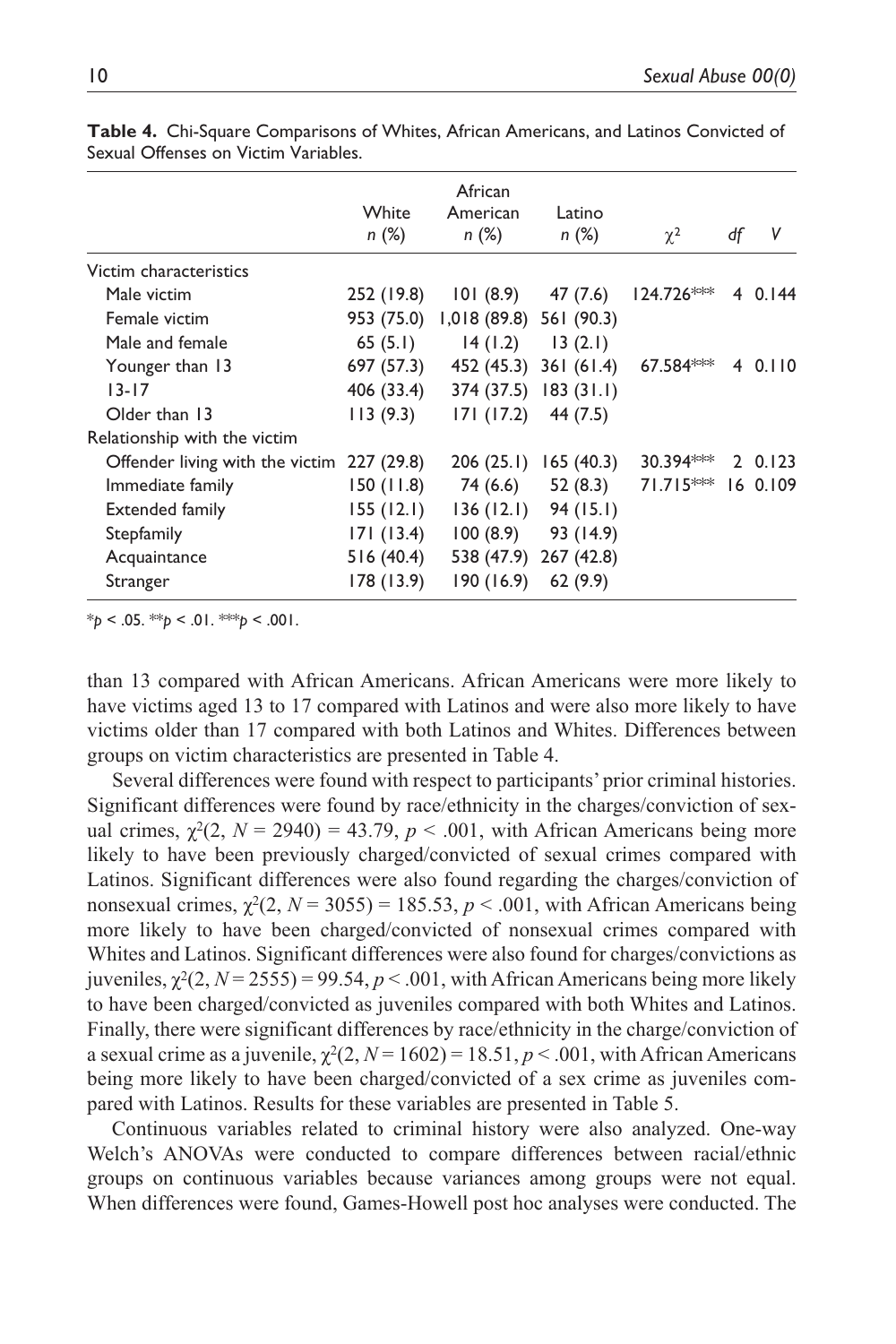|                                                       | White<br>$n$ (%) | African<br>American<br>n(%) | Latino<br>n(%) | $\chi^2$    | df | V     |
|-------------------------------------------------------|------------------|-----------------------------|----------------|-------------|----|-------|
| Charged/convicted of a<br>sexual crime                | 381 (30.7)       | 370 (33.8)                  | 113(18.8)      | 43.787***   |    | 0.122 |
| Charged/convicted of a<br>nonsexual crime             | 789 (61.4)       | 957 (83.8)                  | 365(58.2)      | 185.528***  |    | 0.247 |
| Charged/convicted as a<br>juvenile                    | 264 (24.8)       | 386 (38.8)                  | 77 (15.6)      | 99.554***   |    | 0.197 |
| Charged/convicted for a<br>sexual crime as a juvenile | 85 (13.4)        | 113(16.5)                   | 17(6.1)        | $18.515***$ |    | 0.108 |

**Table 5.** Chi-Square Comparisons of Whites, African Americans, and Latinos Convicted of Sexual Offenses on Criminal History Variables.

\**p* < .05. \*\**p* < .01. \*\*\**p* < .001.

age at the first sexual offense varied among different races/ethnicities, *F*(2, 1418.186)  $= 29.79$ ,  $p < .001$ . African Americans who committed sexual offenses were significantly younger  $(M = 27.21, SD = 10.04)$  than Whites  $(M = 30.72, SD = 12.31, p < .001)$ and Latinos ( $M = 30.23$ ,  $SD = 10.81$ ,  $p < .001$ ) in our sample. This effect size was in the small range ( $\omega^2$  = .022). The age of the first nonsexual offense differed between racial/ethnic groups,  $F(2, 855.766) = 34.33$ ,  $p < .001$ , with a small effect size ( $\omega^2$  = .032). Games-Howell post hoc analyses revealed that African Americans in the sample were significantly younger  $(M = 19.91, SD = 6.093)$  than Whites  $(M = 22.37, SD =$ 11.061,  $p < .001$ ) and also than Latinos ( $M = 23.35$ ,  $SD = 8.097$ ,  $p < .001$ ).

Finally, Static-99 scores were also analyzed by conducting a one-way Welch's ANOVA and significant differences were found by race/ethnicity,  $F(2, 1327.533) =$ 57.31,  $p < .001$ , with a small effect size ( $\omega^2 = .047$ ). The risk score for African Americans was significantly higher ( $M = 3.15$ ,  $SD = 1.92$ ) than that of Whites ( $M =$ 2.79, *SD* = 2.11, *p* < .001) and of Latinos (*M* = 2.09, *SD* = 1.64, *p* < .001). Whites also had a significantly higher risk score as compared with Latinos in the sample  $(p < .001)$ .

#### *Latino Sample*

To further explore specific differences among Latino subgroups, the Latino group was subdivided into four categories by geographic origin of birth. Results are presented in Tables 6 through 9. Only significant differences are reported in text.

There were significant differences between racial/ethnic groups on reported experience of childhood abuse/neglect,  $\chi^2(3, N = 581) = 29.02$ ,  $p < .001$ , showing that U.S.-born Latinos and those born in Puerto Rico were more likely to have reported childhood abuse or neglect, compared with Latinos of Central American or South American origin. Similarly, the psychiatric history varied depending on participants' countries of origin,  $\chi^2(3, N = 605) = 36.53$ ,  $p < .001$ , with U.S.-born Latinos and Latinos born in Puerto Rico being more likely to have a history of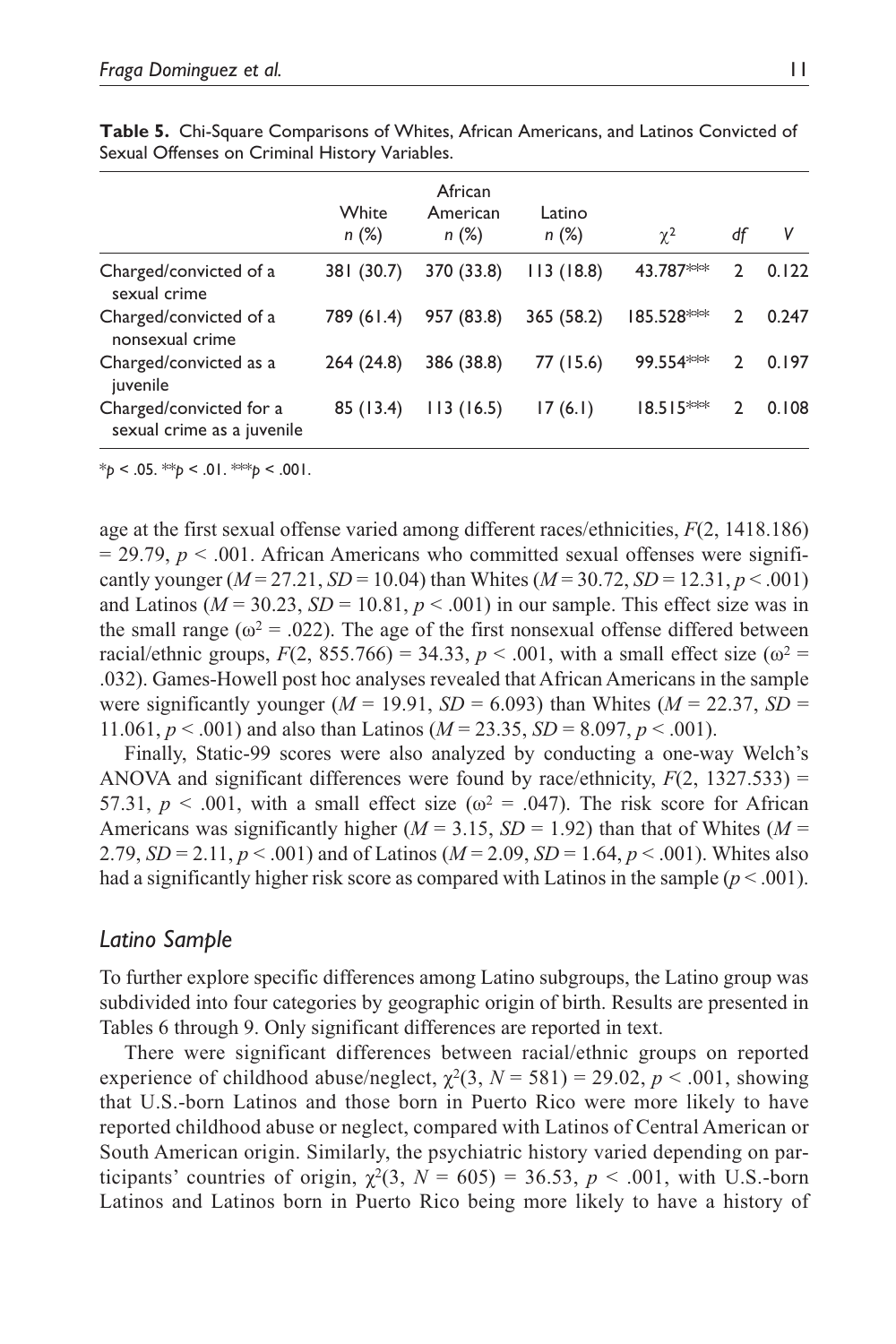|                                     | The United<br><b>States</b><br>$n$ (%) | Puerto<br>Rico<br>$n$ (%) | Central<br>America<br>$n$ (%) | South<br>America<br>n(%) | $\chi^2$  | df | V     |
|-------------------------------------|----------------------------------------|---------------------------|-------------------------------|--------------------------|-----------|----|-------|
| Reported childhood<br>abuse/neglect | 82(41.2)                               | 52 (38.5)                 | 36(20.8)                      | 12 (16.2)                | 29.024*** | 3  | 0.224 |
| Psychiatric history                 | 71 (33.3)                              | 48 (34.8)                 | 25(14.1)                      | 7(9.1)                   | 36.532*** | 3  | 0.246 |
| Low educational level               | 29 (13.4)                              | 40(28.2)                  | 65 (35.7)                     | 16(20.0)                 | 38.325*** | 6  | 0.176 |
| Middle SES level                    | 13(6.2)                                | 5(3.6)                    | 10(5.6)                       | 13 (16.7)                | $20.273*$ | 9  | 0.106 |
| Low SES level                       | 63(33)                                 | 52(37.1)                  | 60 (33.7)                     | 30 (38.5)                |           |    |       |
| High SES level                      | 6(2.9)                                 | 4(2.9)                    | 7(3.9)                        | 3(3.8)                   |           |    |       |
| Prior employment                    | 169 (80.5)                             | 92 (65.7)                 | 154 (88.0)                    | 75 (93.8)                | 35.303*** | 3  | 0.242 |

**Table 6.** Chi-Square Comparison of Latinos Convicted of Sexual Offenses Grouped by Countries of Origin on Demographic Variables.

*Note.* SES = socioeconomic status.

\**p* < .05. \*\**p* < .01. \*\*\**p* < .001.

|  | Table 7. Chi-Square Comparison of Latinos Convicted of Sexual Offenses Grouped by |  |  |  |
|--|-----------------------------------------------------------------------------------|--|--|--|
|  | Countries of Origin on Index Offense Variables.                                   |  |  |  |

|                                            | <b>The United</b><br><b>States</b><br>$n$ (%) | Puerto<br>Rico<br>$n$ (%) | Central<br>America<br>$n$ (%) | South<br>America<br>$n$ (%) | $\chi^2$ | df | V     |
|--------------------------------------------|-----------------------------------------------|---------------------------|-------------------------------|-----------------------------|----------|----|-------|
| Type of index offense <sup>a</sup>         |                                               |                           |                               |                             |          |    |       |
| Adult sexual assault                       | 27 (12.5)                                     | 20(14.3)                  | 32 (17.9)                     | 6(10.0)                     |          |    |       |
| Molestation of a minor child               | 175(81.0)                                     | 110(78.6)                 | 137(76.5)                     | 65(81.3)                    |          |    |       |
| Voyeurism or exhibitionism                 | 1(0.5)                                        | 1(0.7)                    | 3(1.7)                        | 4(5.0)                      |          |    |       |
| Computer sex-related crime                 | 1(0.5)                                        | 0(0)                      | 0(0)                          | 0(0)                        |          |    |       |
| Offense behaviors                          |                                               |                           |                               |                             |          |    |       |
| Physical contact involved                  | 210(97.7)                                     | 137 (97.9)                | 179 (98.4)                    | 76 (95.0)                   | 2.755    | 3  | 0.067 |
| Pornography involved                       | 9(5.5)                                        | 9(7.6)                    | 6(3.8)                        | 3(4.9)                      | 1.923    | 3  | 0.589 |
| Alcohol or drugs involved                  | 68 (34.9)                                     | 49 (38.3)                 | 48 (29.3)                     | 15(20.5)                    | 7.998    | 3  | 0.120 |
| Alcohol or drugs supplied to<br>the victim | 8(10.7)                                       | 5(8.8)                    | 10(12.0)                      | 3(13.0)                     | 0.490    | 3  | 0.921 |
| Offender intoxicated                       | 36 (56.3)                                     | 31(56.4)                  | 35 (42.2)                     | 7(31.8)                     | 6.680    | 3  | 0.173 |
| Offender physically violent <sup>a</sup>   | 14(10.6)                                      | 11(11.6)                  | 27 (18.6)                     | 5(10.0)                     |          |    |       |
| Use of a weapon                            | 16(7.4)                                       | 12(8.7)                   | 14(7.8)                       | 5(6.3)                      | 0.452    | 3  | 0.027 |
| Use of threats                             | 32 (24.4)                                     | 15(16.1)                  | 30 (21.0)                     | 4(8.3)                      | 6.707    | 3  | 0.082 |

<sup>a</sup>No statistical result is reported due to the violation of assumptions.

psychiatric problems compared with both those born in Central America and South America. There were significant differences between the groups in educational level,  $\chi^2(6, N = 621) = 38.32$ ,  $p < .001$ , showing that Latinos of Central American origin were more likely to have low educational level (eighth grade or less) relative to U.S.-born Latinos. The groups also differed on their prior employment status,  $\chi^2(3, N = 605) = 35.30, p < .001$ , revealing that Latinos born in Puerto Rico were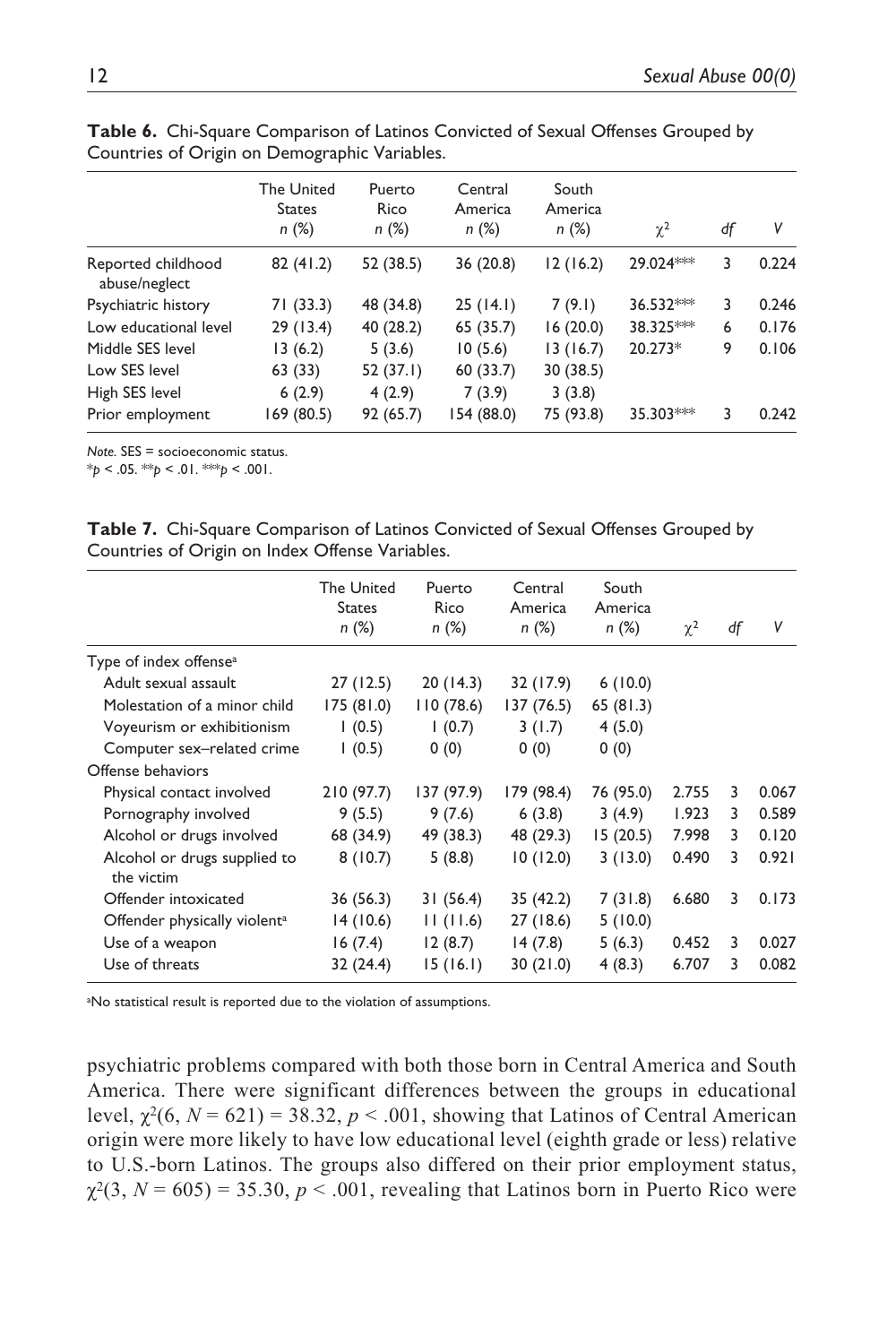|                                           | <b>The United</b><br><b>States</b><br>n(%) | Puerto<br>Rico<br>n (%) | Central<br>America<br>n(%) | South<br>America<br>$n$ (%) | $\chi^2$ | df | V     |
|-------------------------------------------|--------------------------------------------|-------------------------|----------------------------|-----------------------------|----------|----|-------|
| Victim characteristics                    |                                            |                         |                            |                             |          |    |       |
| Male victim <sup>a</sup>                  | 20(9.3)                                    | 10(7.4)                 | 9(5.1)                     | 8(10.0)                     |          |    |       |
| Female victim <sup>a</sup>                | 189 (87.9)                                 | 122 (89.7)              | 167(93.8)                  | 71 (88.0)                   |          |    |       |
| Male and female <sup>a</sup>              | 6(2.8)                                     | 4(2.9)                  | 2(1.1)                     | (1.3)                       |          |    |       |
| Minor than 13                             | 116(58.3)                                  | 88 (66.7)               | 96 (56.8)                  | 52 (67.5)                   | 9.392    | 6  | 0.090 |
| $13 - 17$                                 | 66 (33.2)                                  | 31(23.5)                | 63 (37.3)                  | 21(27.3)                    |          |    |       |
| Older than 13                             | 17(8.5)                                    | 13(9.8)                 | 10(5.9)                    | 4(5.2)                      |          |    |       |
| Relationship with the victim <sup>a</sup> |                                            |                         |                            |                             |          |    |       |
| Offender living<br>with the victim        | 44 (33.6)                                  | 42 (44.7)               | 56 (38.4)                  | 22(44.0)                    |          |    |       |
| Immediate family                          | 17(7.9)                                    | 9(6.5)                  | 19(10.7)                   | 5(6.3)                      |          |    |       |
| Extended family                           | 30 (14.0)                                  | 21(15.1)                | 28 (15.7)                  | 15(18.8)                    |          |    |       |
| Stepfamily                                | 29 (13.5)                                  | 21(15.1)                | 26 (14.6)                  | 15(18.8)                    |          |    |       |
| Acquaintance                              | 93 (43.3)                                  | 59 (42.4)               | 81 (45.5)                  | 28 (35.0)                   |          |    |       |
| Stranger                                  | 25 (11.6)                                  | 13 (9.4)                | 14 (7.9)                   | 10(12.5)                    |          |    |       |
|                                           |                                            |                         |                            |                             |          |    |       |

**Table 8.** Chi-Square Comparison of Latinos Convicted of Sexual Offenses Grouped by Countries of Origin on Victim Variables.

<sup>a</sup>No statistical result is reported due to the violation of assumptions.

**Table 9.** Chi-Square Comparison of Latinos Convicted of Sexual Offenses Grouped by Countries of Origin on Criminal History Variables.

|                                                                       | The United<br><b>States</b><br>$n$ (%) | Puerto<br>Rico<br>$n$ (%) | Central<br>America<br>$n$ (%) | South<br>America<br>n(%) | $\chi^2$  | df | V     |
|-----------------------------------------------------------------------|----------------------------------------|---------------------------|-------------------------------|--------------------------|-----------|----|-------|
| Charged/convicted of<br>a sexual crime                                | 60(29.3)                               | 31(22.5)                  | 10(5.8)                       | 11(14.5)                 | 35.892*** | 3  | 0.246 |
| Charged/convicted of<br>a nonsexual crime <sup>a</sup>                | 157 (73.0)                             | 88 (62.4)                 | 87(48.1)                      | 31(39.2)                 |           |    |       |
| Charged/convicted as<br>a juvenile                                    | 55(30.1)                               | 15(14.3)                  | 5(3.6)                        | 2(3.2)                   | 50.674*** | 3  | 0.323 |
| Charged/convicted<br>for a sexual crime<br>as a juvenile <sup>a</sup> | 14(13.1)                               | 2(3.4)                    | (1.3)                         | 0(0)                     |           |    |       |

<sup>a</sup>No statistical result is reported due to the violation of assumptions.

\**p* < .05. \*\**p* < .01. \*\*\**p* < .001.

less likely to have been employed prior to the offense in relation to those of Central American and South American origin. Finally, there were significant differences by country of origin on the SES level,  $\chi^2(9, N = 606) = 20.27, p = .016$ , with Latinos of South American origin being more likely to be of middle SES level compared with those born in Puerto Rico. The number of participants with low and high SES levels did not differ significantly across groups.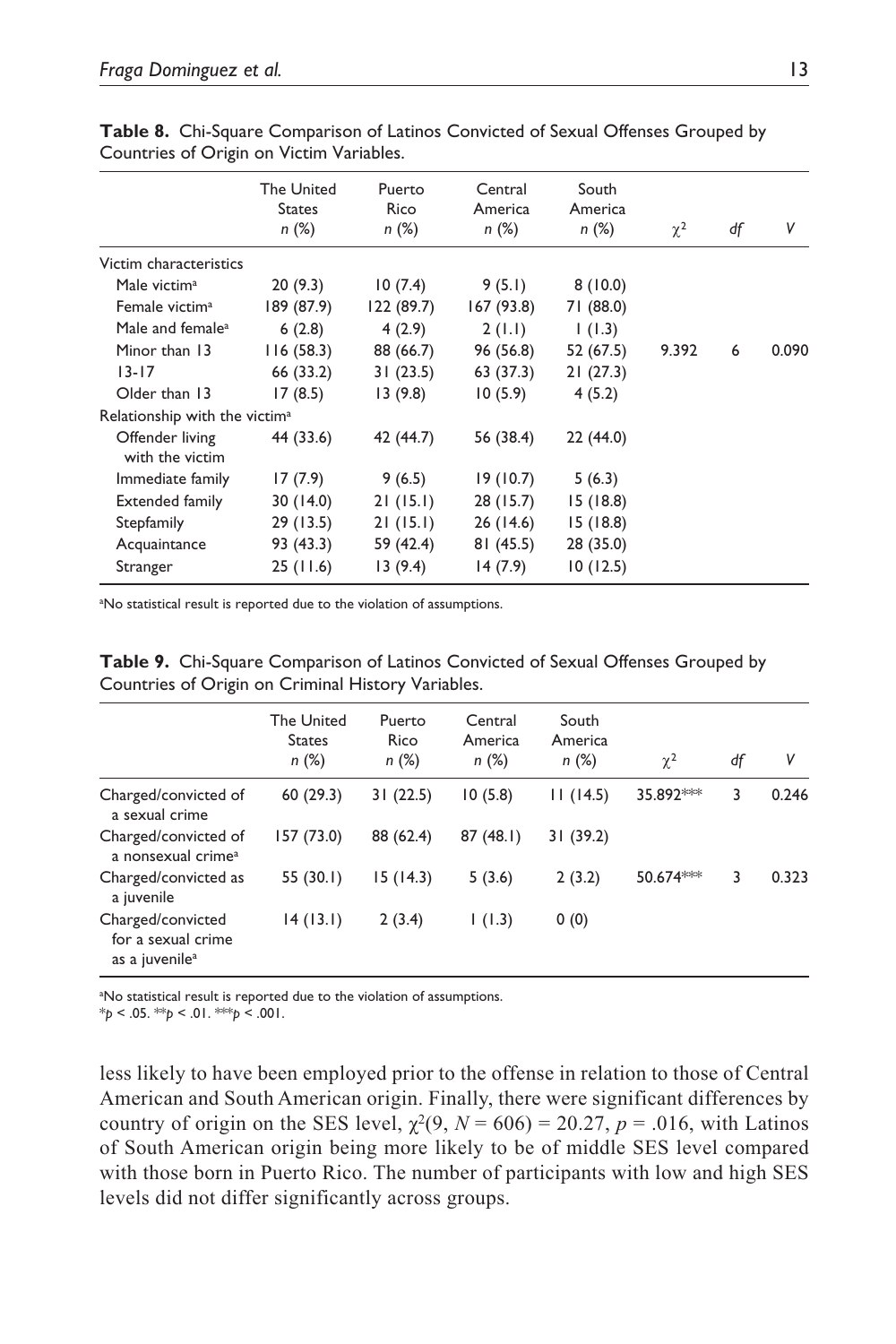Significant differences were found between groups of countries of origin in the charges/conviction of a sexual crime,  $\chi^2(3, N = 592) = 35.89, p < .001$ , with U.S.-born Latinos being more likely to have been charged or convicted of sexual crimes as compared with those born in Central America and South America. Significant differences were also found regarding the charges/convictions as juveniles,  $\chi^2(3, N = 487) = 50.67$ , *p* < .001, with U.S.-born Latinos being more likely to have been charged or convicted as juveniles relative to those born in Central America and South America.

A one-way ANOVA indicated that the average age at the first sexual offense was different between countries of origin,  $F(3, 522) = 12.82$ ,  $p < .001$ , indicating that U.S.born Latinos were younger (*M* = 26.83, *SD* = 9.79) than those born in Puerto Rico (*M*  $=$  33.59, *SD* = 10.80) and this difference was statistically significant ( $p$  < .001). U.S.born Latinos were also significantly younger  $(M = 26.83, SD = 9.79)$  than those born in Central America ( $M = 29.86$ ,  $SD = 10.33$ ,  $p = .044$ ) and in South America ( $M =$ 33.44, *SD* = 11.74,  $p < .001$ ). This result had a medium effect size ( $\omega^2 = .063$ ). Furthermore, those born in Central America ( $M = 29.86$ ,  $SD = 10.33$ ) were significantly younger than those born in Puerto Rico ( $M = 33.59$ ,  $SD = 10.80$ ,  $p = .017$ ). One-way Welch's ANOVA indicated that the age of the first nonsexual offense differed between countries of origin,  $F(3, 107.561) = 10.64$ ,  $p < .001$ , with a medium effect size  $(\omega^2 = .077)$ . Games-Howell post hoc analyses revealed that U.S.-born Latinos were significantly younger  $(M = 20.92, SD = 6.690)$  than those of Central American origin (*M* = 25.86, *SD* = 8.71, *p* < .001) and of South American origin (*M* = 27.43, *SD* = 8.22,  $p = .001$ ), but no other group differences were statistically significant.

Finally, Static-99 scores were also analyzed by conducting a one-way Welch's ANOVA and significant differences were found by groups of countries of origin, *F*(3, 194.031) = 11.46,  $p < .001$ , with a medium effect size ( $\omega^2 = .063$ ). The risk score for U.S.-born Latinos was significantly higher  $(M = 2.64, SD = 1.85)$  than that of those born in Central America ( $M = 1.65$ ,  $SD = 1.23$ ,  $p < .001$ ) and that of those born in South America ( $M = 1.60$ ,  $SD = 1.57$ ,  $p < .001$ ), but no other group differences were statistically significant.

# **Discussion**

Through this study, we sought to provide a more nuanced understanding of Latinos who commit sexual offenses by comparing them with their White and African American counterparts with respect to demographics, victim characteristics, offense characteristics, and criminal history. Furthermore, given the heterogeneity of Latinos as a population, we subdivided the Latino sample by country of origin and explored within-group differences. Overall, in this study, we found that Latinos who committed sexual offenses differed from African American and White offenders in our sample with regard to the relationship with the victim, educational level, employment status, and level of risk. Within the Latino sample, those from distinct groups of countries of origin differed in terms of their educational level, SES, criminal history, and psychiatric history.

As hypothesized, some of our findings regarding Latinos who commit sexual offenses were in line with previous research. For example, similar to the results of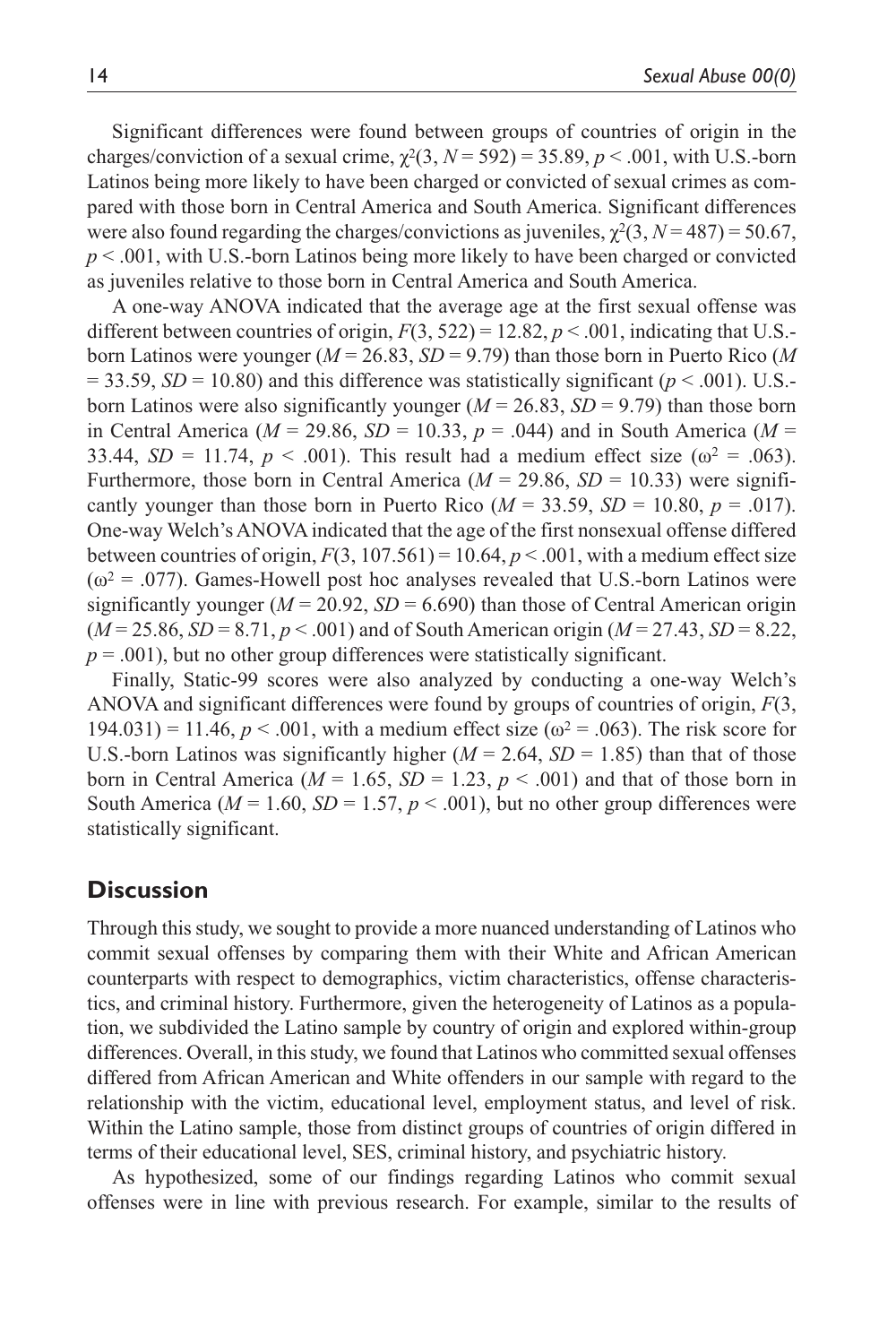Carrasco and Garza-Louis (1997), Latinos were more likely to offend against stepfamily members. In addition, almost half of the Latinos in our sample who were living with somebody at the time of the offense were living with the victim, suggesting that these were family members to whom the offender had easy access and who would be more easily controlled by the offender given their authority and power over the victim. These findings are of particular importance given that family offenses are generally the least reported (Priebe & Svedin, 2008). Specifically, if the offender is supporting the family financially, reporting the abuse would cause significant hardship. In addition, this could complicate reintegration following the completion of the sentence as the offender would likely be prohibited from contact with the victim, which would separate him from family and potential social support, which in turn could increase the risk of destabilization (Burchfield & Mingus, 2008; Hanson & Harris, 1998, 2001).

Contrary to our hypotheses, Latinos who committed sexual offenses were not significantly more likely to have a lower SES level than their African American or White counterparts. However, we did find that they were more likely to have a lower education level than either African Americans or Whites. This may impact the delivery of treatment because, according to the responsivity principle of the RNR model, treatment needs to be tailored to address learning style and background knowledge (Andrews & Bonta, 1998). Therefore, treatment programs may need to be modified to address literacy and education issues in certain groups of offenders, as well as potential linguistic issues. Spanish-speaking participants, depending on their level of education in their countries of origin (if immigrants), may vary dramatically with respect to their command of the language, even if they are native speakers. Moreover, utilization of the RNR model may necessitate some level of modification given barriers that Latinos encounter in treatment (e.g., Kouyoumdjian, Zamboanga, & Hansen, 2003), such as ethnic mismatch with the therapist, lack of understanding of the clients' culture, and discrimination. As a result, Latinos may require more time, and a more careful approach by treatment providers, for a therapeutic relationship to be established.

We also found that Latinos who commit sexual offenses were more likely to have a history of preincarceration employment. Even though the barriers to employment are common for those with a history of sexual offenses (Levenson, Brannon, Fortney, & Baker, 2007), this finding suggests that they would be more likely than those who were unemployed prior to incarceration to obtain postincarceration employment (Ramakers, Van Wilsem, Nieuwbeerta, & Dirkzwager, 2016; Visher, Debus, & Yahner, 2008). Postincarceration employment has consistently been identified as a factor that leads to desistance from offending behavior, because it involves a constructive and rewarding activity and can also ideally provide a sense of satisfaction and accomplishment (de Vries Robbe, Mann, Maruna, & Thornton, 2015).

Latinos in our sample were also found to have lower documented risk as measured by the Static-99 than either African Americans or Whites, consistent with previous research that found relatively low risk scores among Latinos (Varela et al., 2013). However, as many actuarial tools have not been normed using Latino samples, this does not necessarily imply that Latinos are in fact at lower risk of reoffending. Few researchers have assessed the predictive validity of risk assessment instruments with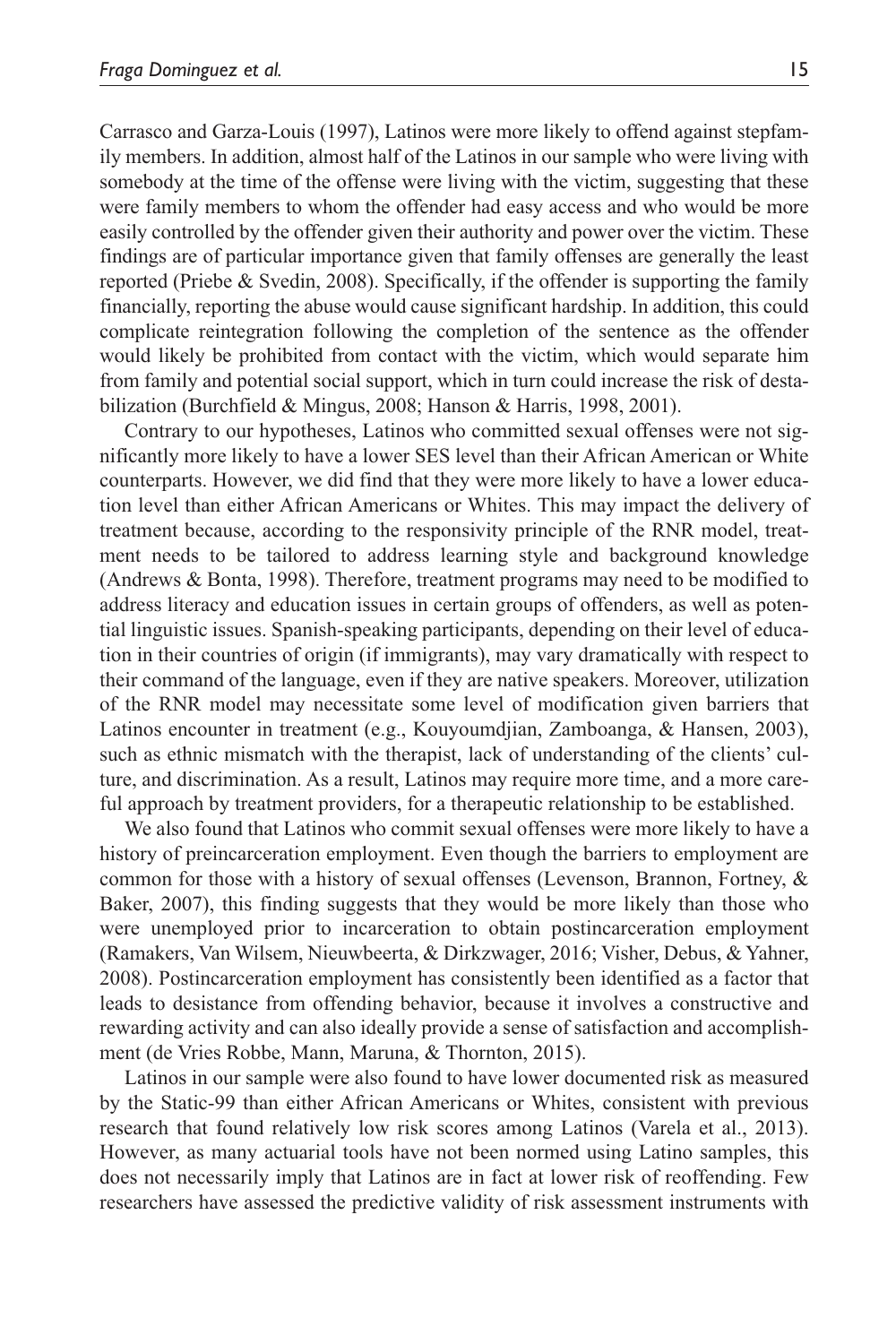Latino samples (e.g., Hanson, Lunetta, Phenix, Neeley, & Epperson, 2014; Leguizamo et al., 2015; Varela et al., 2013). Others have postulated that the lower risk scores observed among Latinos may be due in part to a lack of historical data related to poor records from the country of origin of those who have not been born in the United States (Leguizamo et al., 2015).

In addition, we found several differences within the Latino group based on country of origin. For example, Latinos born in the United States were significantly more likely to have a previous criminal history for both sexual offenses as adults and nonsexual offenses as juveniles, and to have an earlier onset of offending than Latinos born outside of the United States. Nonetheless, as mentioned previously, the lack of historical criminal data provided for offenders who were not born in the United States could explain these findings (Leguizamo et al., 2015). A similar problem related to accessibility of information could be behind the higher incidence of psychiatric problems and reported rates of childhood abuse for those born in the United States and Puerto Rico. Overall, there are data suggesting that at least U.S.-born Latinos report higher rates of psychiatric disorders compared with Latino immigrants. However, this could be due to issues related to rates of reporting, cultural understanding of mental illness, and accessibility of mental health services (Alegria et al., 2008; American Psychiatric Association, 2013; Bentall, 2003). Finally, it seemed that Latinos who commit sexual offenses differed in their educational level and SES when they were grouped by country of origin. The higher likelihood of Latinos of South American origin to have a middle SES level could relate to the suggestion that migration from South America to the United States is more selective in terms of class origin (Connor & Massey, 2011). This could be explained by the higher financial costs of migration linked to less geographical proximity as compared with other countries wherefrom Latino immigrants originate, resulting in more South American immigrants coming from middle-class families and, possibly, with higher educational achievement.

Finally, although not the primary focus of this article, we found that our results were consistent with previous research examining differences between Whites and African Americans who commit sexual offenses. For example, similar to the work of Kirk (1975), Leguizamo and colleagues (2010), and Murphy and colleagues (2001), we found that African Americans who commit sexual offenses were more likely to use physical force, while their White counterparts had less physical contact with their victims, more victims within the immediate family, and more involvement of pornography in their offenses. In addition, Whites in our sample were more likely to have male victims than African Americans, while African Americans were more likely to use threats and a weapon in their index offense. Therefore, the available findings seem to indicate that African Americans who commit sexual offenses may be more likely to be violent in their offenses, which could be because of a higher tendency to offend against adults (needing higher levels of force to subdue them), while Whites may be more likely to offend against children. In addition, African Americans were more likely to have an extensive criminal history, both related to general offending and to sex offending, compared with the other groups. They were also comparatively more likely to have low SES level and to not be employed prior to incarceration. This is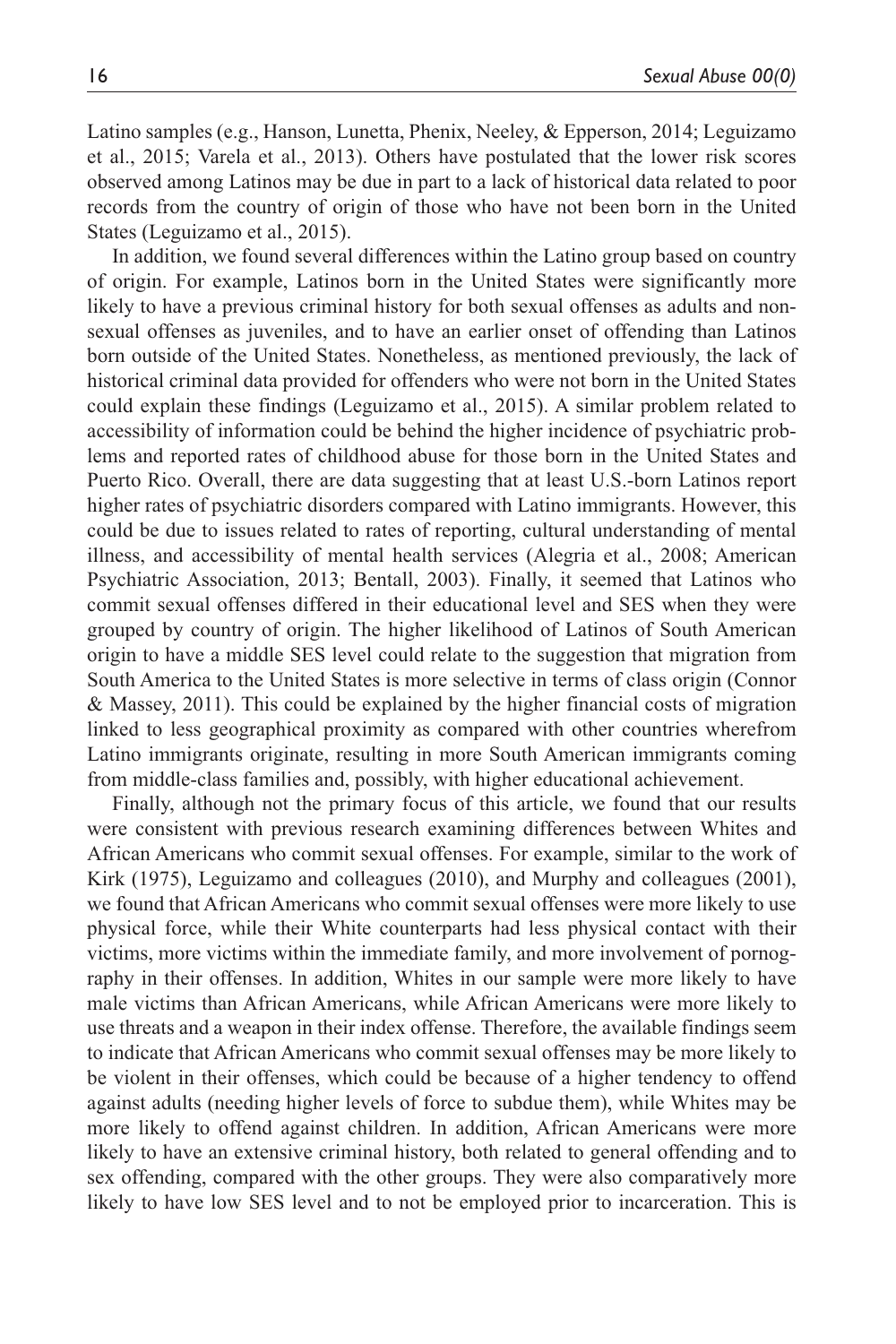relevant because socioeconomic disadvantage has been found to be a predictor of levels of lethal violence (Stowell et al., 2012), potentially indicating more risk of general offending within this group.

## *Limitations*

This study is not without limitations, most of which are related to the use of archival data. As the original information was not gathered for the purposes of this study, and was collected from prison files, we had a substantial amount of missing data.<sup>7</sup> In addition, the data collection process was large in scope and lengthy, involving numerous research assistants, and the nature and scope of the project are bound to result in some inconsistency across coders; however, we did note excellent ICCs for the Static-99, which suggests that overall there was good interrater reliability across raters. Furthermore, because we used a large proportion of the New Jersey population of offenders who committed a sexual offense, we assessed groups as they presented in the sample; thus, our sample sizes were unequal impacting comparisons across groups. We also only assessed those who were arrested and serving a sentence for sex crimes and this is not necessarily representative of all those who engage in sexual offending behavior. Therefore, there may be different disclosure rates between victims of differing racial/ethnic groups (see Kenny & McEachern, 2000; London, Bruck, Ceci, & Shuman, 2005, for more detailed information about differences in disclosure rates). In addition, race/ethnicity was determined by the Department of Corrections, and thus individuals could self-identify differently or be miscategorized. Also, as this was a sample of incarcerated individuals, the findings of this study may not generalize to all individuals of Latino descent who have committed sexual offenses. Another limitation is linked to the characteristics of the Latino population included in this sample. As the participants in this sample were located in one Northeastern state, the characterization of the Latino sample cannot be generalized to the Latino population in the United States.<sup>8</sup> Furthermore, it should be noted that the division of the Latino sample by geographical region made for the purposes of this study could be further improved by analyzing each country on its own or creating groups encompassing a smaller number of countries. This was not possible in our sample due to small numbers of Latinos born in certain countries, which required grouping by geographic area, and the assumption that geographically closer countries will have cultural commonalities. Nevertheless, our approach was an improvement over previous studies that either did not assess Latinos separately or classified them all as one homogeneous group.

# **Conclusions and Future Directions**

This study sought to add to the scarce literature about Latinos who commit sexual offenses. The general findings of this study support previous suggestions in the literature of the need for more multicultural research, thus aiding in the development of culturally specific theories regarding the etiology and nature of sex offending. Needless to say, multicultural research is also necessary in treatment programming. One of the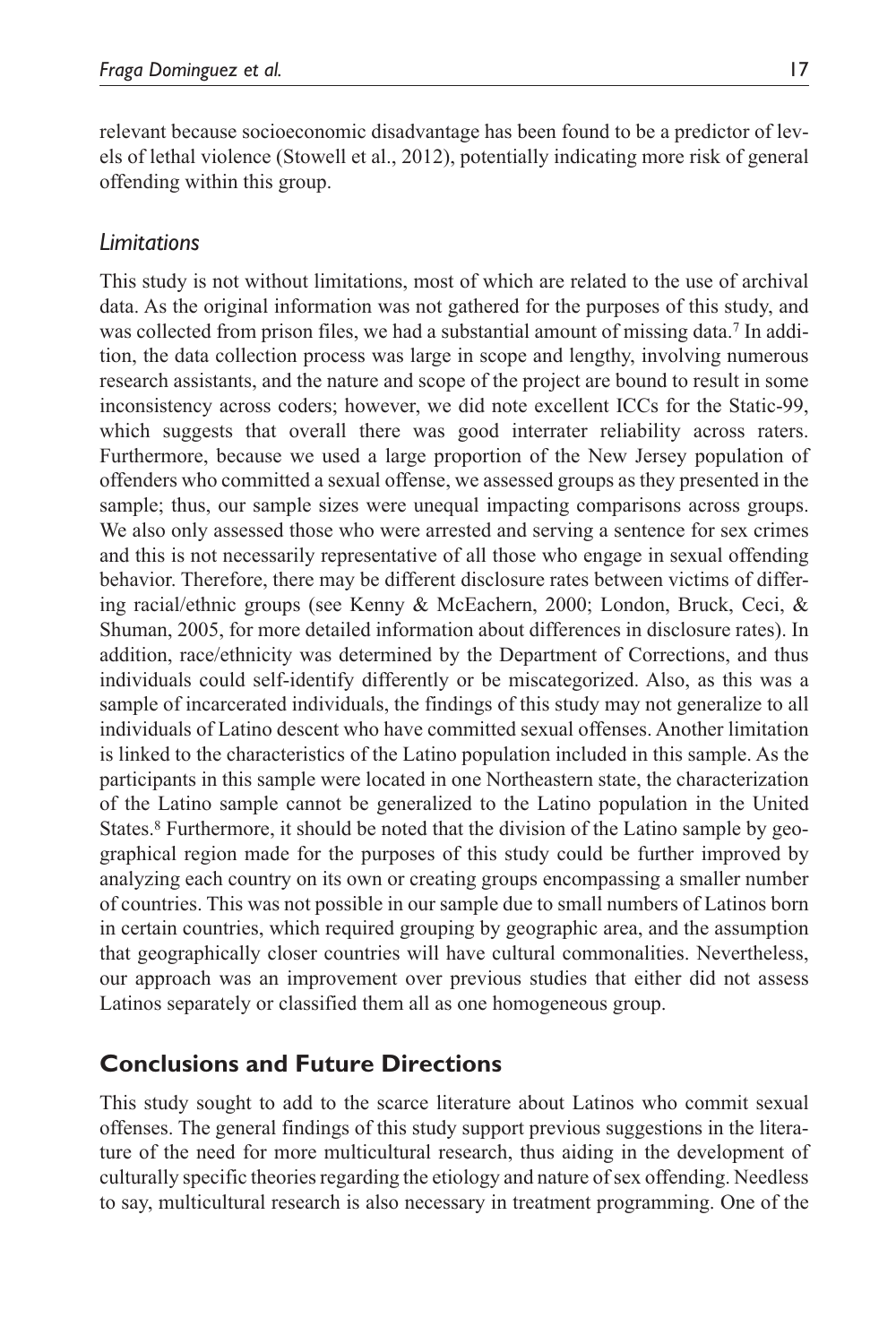state-of-the-art ways that we manage those who commit sexual offenses is through the RNR approach, which stipulates that management should match the offender's cultural background (Andrews & Bonta, 1998; Schaffer, Jeglic, Moster, & Wnuk, 2010).

Understanding culturally relevant issues related to responsivity can help to inform service providers and treatment developers about salient adjustments or treatment modification in the development and implementation of culturally sensitive treatment programs. For example, given that a part of the population was not born in the United States, factors related to immigration and adaptation may need to be addressed. In addition, different patterns of sexual offending and the different characteristics of offenders are a clear responsivity factor, and they warrant adjusted intervention approaches. Specifically for this population, it seems that treatment providers will need to bear in mind that the majority of Latinos in this sample were convicted of molestation of a minor child and often within the family. Consequently, this will probably result in loss of support upon release as the offenders will in all likelihood not be able to live with the family. Furthermore, even if it was legally feasible to live with family following release, the nature of the crime may cause a loss of familial relationships; thus, building a postrelease network of support for the offender may be necessary.

The findings of this study also suggest that there is a need within Latino population to mitigate low rates of disclosure of sexual abuse, because victims of Latinos who commit sexual offenses are more likely to belong to their family and as such are frequently living with the offender. Not surprisingly, disclosing an offense that has occurred within the family means increased difficulties for the victim which consequently is associated with lower disclosure rates in comparison with cases of victimization by strangers (Hanson, Resnick, Saunders, Kilpatrick, & Best, 1999; Smith et al., 2000). Therefore, prevention initiatives need to examine ways to overcome these difficulties. Suggested ways may be the inclusion of information regarding sexual abuse within the family in school and community prevention programs, as well as the possibility of offering financial support for families in which the offender is an important resource provider. Taking into account that disclosures are often delayed and made to persons outside the family in cases of familial sexual abuse, and following models suggested for intimate partner violence, prevention efforts could focus on educating health care providers to implement more sensitive screening (Distel, 1999; Waalen, Goodwin, Spitz, Petersen, & Saltzman, 2000). Future research should explore the specific barriers or concerns experienced by Latino victims with offenders within the family to understand different ethnic/cultural factors that may also have an influence in the decision to disclose. There is also a need to continue studying culturally specific risk and protective factors, as well as evaluating actuarial risk measures and their application to people from different ethnic backgrounds and country origin. Finally, taking into account that Latinos who commit sexual offenses may be exposed to different barriers in the community than their counterparts of other race/ethnicity, it would be useful to explore their specific needs in the process of reintegration.

In conclusion, there is no doubt that, along with the growing importance of Latino population in the United States, we will also see an increased number of Latinos who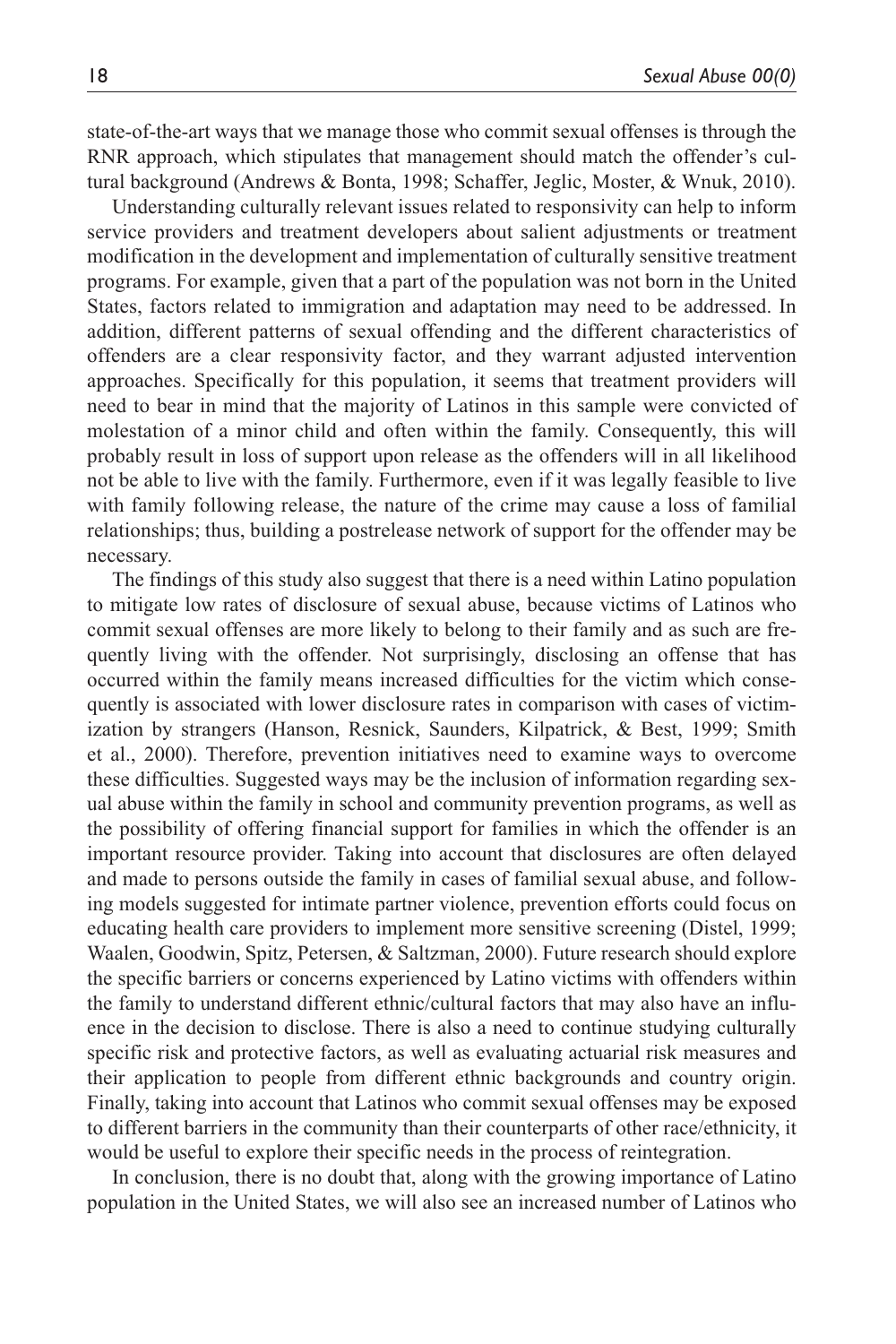commit sexual offenses in contact with the criminal justice system. More studies should be conducted on other racial and ethnic minority populations to gain a better understanding of the diversity of sex offending beyond those in the majority groups. Future research should pay particular attention to Latino populations and seek to provide a more nuanced examination of this population, taking into account country of origin, immigration status, and language fluency to better understand the influence of ethnicities on sex offending.

## **Authors' Note**

The opinions, findings, conclusions, and recommendations expressed are those of the authors and do not necessarily reflect those of the institutions that supported this research.

## **Acknowledgments**

The authors thank the New Jersey Department of Corrections and New Jersey Department of Human Services for their support in providing access to files.

## **Declaration of Conflicting Interests**

The author(s) declared no potential conflicts of interest with respect to the research, authorship, and/or publication of this article.

## **Funding**

The author(s) disclosed receipt of the following financial support for the research, authorship, and/or publication of this article: This research was supported in part by Grant Number NIJ 2007-IJ-CX-0037 from the National Institute of Justice, Office of Justice Programs, U.S. Department of Justice.

#### **Notes**

- 1. Currently, there are approximately 55.3 million Latinos living in the United States, of which 35% are foreign-born (Stepler & Brown, 2016).
- 2. Throughout this article, the terms "African American" and "White" will be used. "Latino" will be used over "Hispanic"; however, we acknowledge that some of the authors cited may have used other terms. Whenever we refer to "Latinos," we will be referring to any person who identifies as Latino, regardless of their race. Because of the fact that we will be comparing racial and ethnic groups, both terms will be used throughout this article.
- 3. Groups did not differ overall depending on the placement (see Mercado, Jeglic, & Markus, 2011, for more detailed information).
- 4. This measurement of recidivism was included on the basis of its frequent use in the criminal justice system and recent findings of its general applicability with some Latino populations (Leguizamo, Lee, Jeglic, & Calkins, 2015).
- 5. The Static-99 has been used instead of its revised version Static-99R because this was the scale coded in files.
- 6. Due to the amount of variables and analyses, only significant differences will be reported in the "Results" section. We will comment on any significant differences, even if they do not include our focus group.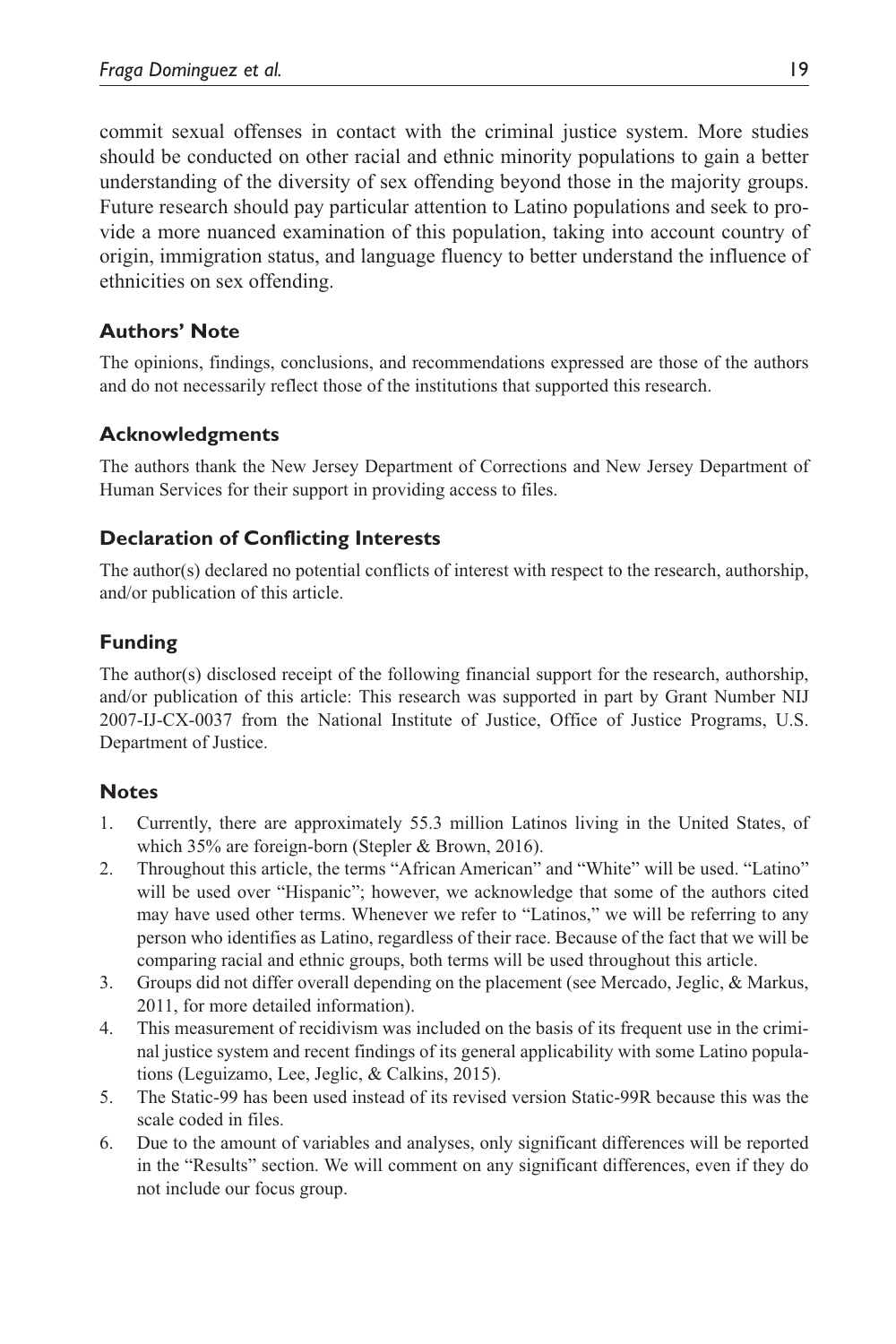- 7. While we ascertained that the missing data were randomly distributed, some variables had more missing data than others (see Mercado et al., 2011).
- 8. Although Mexicans are the largest Latino origin group in seven out of the 10 largest states by Latino population, New Jersey is one of the three exceptions, with Puerto Ricans representing the largest Latino group in this state (Brown & Lopez, 2013).

#### **References**

- Alegria, M., Canino, G., Shrout, P. E., Woo, M., Duan, N., Vila, D., . . . Meng, X. L. (2008). Prevalence of mental illness in immigrant and non-immigrant U.S. Latino groups. *American Journal of Psychiatry*, *165*, 359-369. doi:10.1176/-appi.ajp.2007.07040704
- American Psychiatric Association. (2013). *Diagnostic and statistical manual of mental disorders* (5th ed.). Arlington, VA: American Psychiatric Publishing.
- Andrews, D. A., & Bonta, J. (1998). *The psychology of criminal conduct* (2nd ed.). Cincinnati, OH: Anderson.
- Bales, W. D., & Piquero, A. R. (2012). Racial/ethnic differentials in sentencing to incarceration. *Justice Quarterly*, *29*, 742-773. doi:10.1080/07418825.2012.659674
- Barbaree, H. E., Seto, M. C., Langton, C. M., & Peacock, E. J. (2001). Evaluating the predictive accuracy of six risk assessment instruments for adult sex offenders. *Criminal Justice and Behavior*, *28*, 490-521. doi:10.1177/009385480102800406
- Bentall, R. (2003). *Madness explained: Psychosis and human nature*. London, England: Penguin Books.
- Brown, A., & Lopez, M. H. (2013). *Mapping the Latino population, by state, county and city*. Washington, DC: Pew Research Center.
- Burchard, E. G., Borrell, L. N., Choudhry, S., Naqvi, M., Tsai, H. J., Rodriguez-Santana, J. R., . . . Arena, J. F. (2005). Latino populations: A unique opportunity for the study of race, genetics, and social environment in epidemiological research. *American Journal of Public Health*, *95*, 2161-2168. doi:10.2105/AJPH.2005.068668
- Burchfield, K. B., & Mingus, W. (2008). Not in my neighborhood: Assessing registered sex offenders' experiences with local social capital and social control. *Criminal Justice and Behavior*, *35*, 356-374. doi:10.1177/0093854807311375
- Caravelis, C., Chiricos, T., & Bales, W. (2011). Static and dynamic indicators of minority threat in sentencing outcomes: A multi-level analysis. *Journal of Quantitative Criminology*, *27*, 405-425. doi:10.1007/s10940-011-9130-1
- Carrasco, N., & Garza-Louis, D. (1997). Hispanic sex offenders: Cultural characteristics and implications for treatment. In B. K. Schwartz & H. R. Cellini (Eds.), *Sex offender: New insights, treatment innovations and legal developments* (pp. 13-113). Kingston, NJ: Civic Research Institute.
- Cicchetti, D. V. (1994). Guidelines, criteria, and rules of thumb for evaluating normed and standardized assessment instruments in psychology. *Psychological Assessment*, *6*, 284-290. doi:10.1037/1040-3590.6.4.284
- Connor, P., & Massey, D. (2011). Labor market insertion among Latino migrants to Spain and the United States: Differences by source country and legal status. *Revista Internacional de Sociología*, *69*, 189-217.
- Cullen, K., & Travin, S. (1990). Assessment and treatment of Spanish-speaking sex offenders: Special considerations. *Psychiatric Quarterly*, *61*, 223-236. doi:10.1007/BF01064863
- de Vries Robbe, M., Mann, R. E., Maruna, S., & Thornton, D. (2015). An exploration of protective factors supporting desistance from sexual offending. *Sexual Abuse: A Journal of Research and Treatment*, *27*, 16-33. doi:10.1177/1079063214547582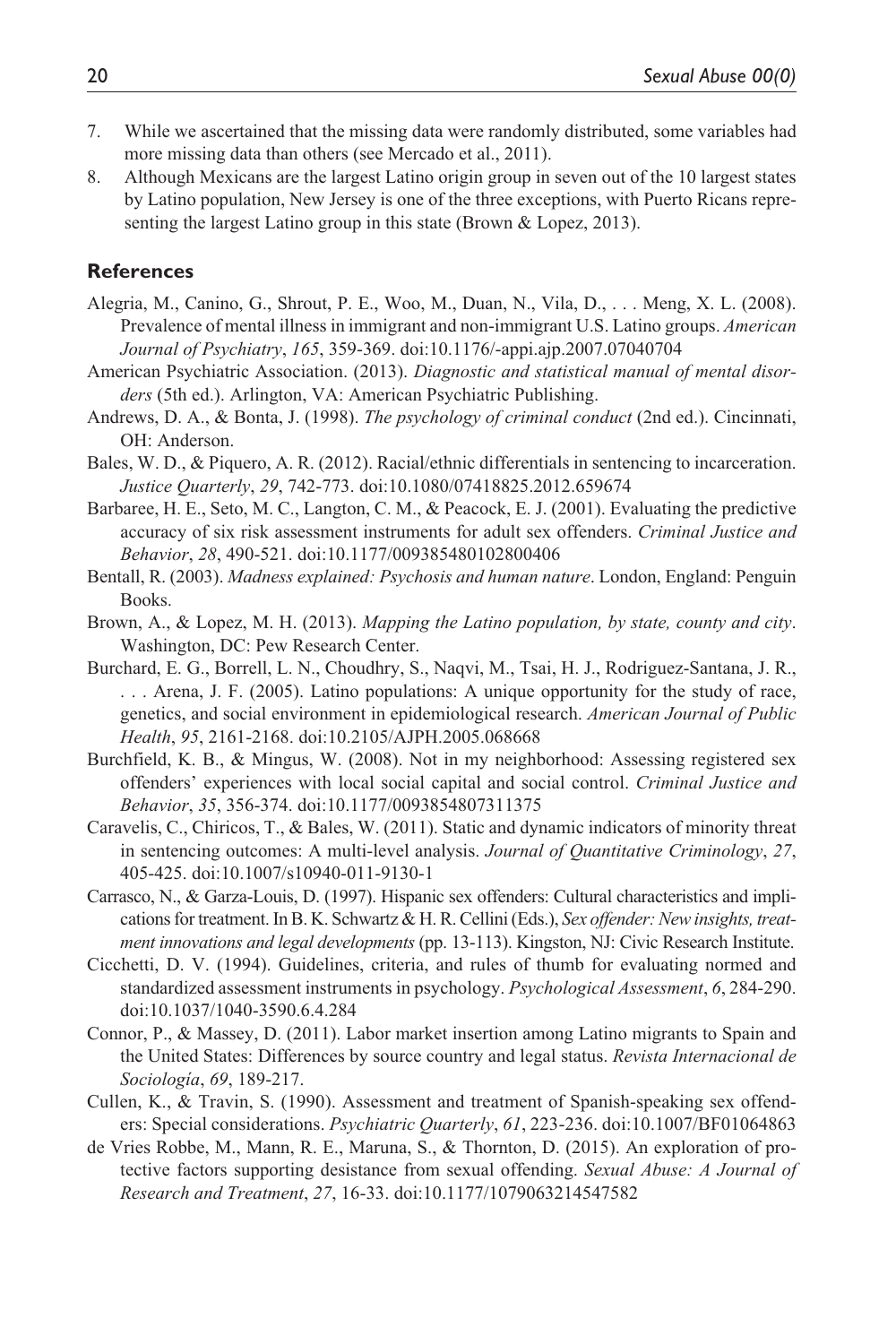- Distel, N. E. (1999). Disclosure of childhood sexual abuse: Links to emotion expression and adult attachment. *Dissertation Abstracts: Section B: The Sciences and Engineering*, *60*(6- B), 2938.
- Flores de Apodaca, R. F., Schultz, J. M., Anderson, A. N., & McLennan, M. D. (2005). Young, unassimilated Hispanic offenders: Absolutist vs. relativist cultural assumptions. *Sexuality & Culture*, *9*, 3-23. doi:10.1007/s12119-005-1012-y
- Gannon, T. A., & Polaschek, D. L. L. (2006). Cognitive distortions in child molesters: A reexamination of key theories and research. *Clinical Psychology Review*, *26*, 1000-1019. doi:10.1016/j.cpr.2005.11.010
- Hanson, R. F., Resnick, H. S., Saunders, B. E., Kilpatrick, D. G., & Best, C. (1999). Factors related to the reporting of childhood rape. *Child Abuse & Neglect*, *23*, 559-569. doi:10.1016/ S0145-2134(99)00028-9
- Hanson, R. K., & Harris, A. J. (1998). *Dynamic predictors of sexual recidivism* (User Report 1998-01). Ottawa, Ontario, Canada: Department of the Solicitor General of Canada.
- Hanson, R. K., & Harris, A. J. (2001). A structured approach to evaluating change among sexual offenders. *Sexual Abuse: A Journal of Research and Treatment*, *13*, 105-122. doi:10.1177/107906320101300204
- Hanson, R. K., Lunetta, A., Phenix, A., Neeley, M. B., & Epperson, D. (2014). The field validity of Static-99/R sex offender risk assessment tool in California. *Journal of Threat Assessment and Management*, *1*, 102-117. doi:10.1037/tam0000014
- Hanson, R. K., Sheahan, C. L., & VanZuylen, H. (2013). Static-99 and RRASOR predict recidivism among developmentally delayed sexual offenders: A cumulative meta-analysis. *Sexual Offender Treatment*, *8*, 1-14. Retrieved from [http://www.sexual-offender-treatment.](http://www.sexual-offender-treatment.org/119.html) [org/119.html](http://www.sexual-offender-treatment.org/119.html)
- Hanson, R. K., & Thornton, D. (2000). Improving risk assessments for sex offenders: A comparison of three actuarial scales. *Law and Human Behavior*, *24*, 119-136. doi:10.1023/A:1005482921333
- Heilbrun, A. B., & Cross, J. M. (1979). An analysis of rape patterns in White and Black rapists. *The Journal of Social Psychology*, *108*, 83-87. doi:10.1080/-00224545.1979.9711964
- Huston, R. L., Parra, J. M., Prihoda, T. J., & Foulds, D. M. (1995). Characteristics of childhood sexual abuse in a predominantly Mexican-American population. *Child Abuse & Neglect*, *19*, 165-176. doi:10.1016/0145-2134(94)00114-A
- Kenny, M. C., & McEachern, A. G. (2000). Racial, ethnic, and cultural factors of childhood sexual abuse: A selected review of the literature. *Clinical Psychology Review*, *20*, 905-922. doi:10.1016/S0272-7358(99)00022-7
- Kilgust, A. R. (2009). *Sentencing and risk characteristics of Latino sexual offenders* (Master's thesis). Pacific University. Retrieved from <http://commons.pacificu.edu/spp/96>
- Kirk, S. A. (1975). The sex offenses of Blacks and Whites. *Archives of Sexual Behavior*, *4*, 295- 302. doi:10.1007/BF01541629
- Kouyoumdjian, H., Zamboanga, B. L., & Hansen, D. J. (2003). Barriers to community mental health services for Latinos: Treatment considerations. *Clinical Psychology: Science and Practice*, *10*, 394-422. doi:10.1093/clipsy.bpg041
- Långström, N. (2004). Accuracy of actuarial procedures for assessment of sexual offender recidivism risk may vary across ethnicity. *Sexual Abuse: A Journal of Research and Treatment*, *16*, 107-120. doi:10.1177/107906320401600202
- Larcombe, W. (2012). Sex offender risk assessment: The need to place recidivism research in the context of attrition in the criminal justice system. *Violence Against Women*, *18*, 482- 501. doi:10.1177/1077801212452249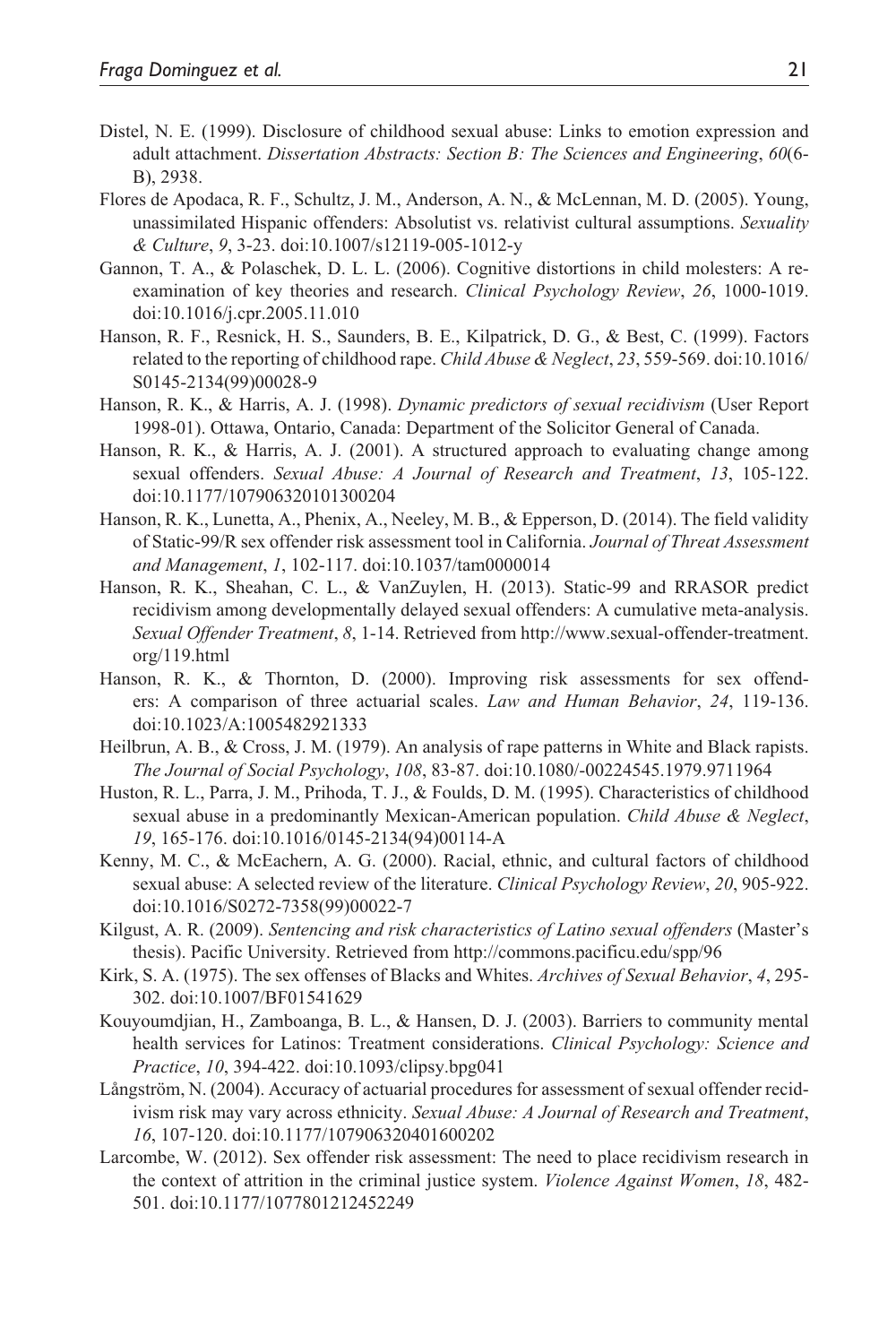- Leguizamo, A., Lee, S. C., Jeglic, E. L., & Calkins, C. (2015). Utility of the Static-99 and Static-99R with Latino sex offenders. *Sexual Abuse: A Journal of Research and Treatment*. Advance online publication. doi:10.1177/1079063215618377
- Leguizamo, A., Peltzman, B., Carrasco, N., Nosal, M., & Woods, L. (2010, April). *Ethnic differences among incarcerated sex offenders*. Paper presented at the 12th Annual Joint Conference of the Massachusetts Adolescent Sexual Offender Coalition and the Massachusetts Association for the Treatment of Sexual Abusers. Marlborough, MA.
- Levenson, J. S., Brannon, Y. N., Fortney, T., & Baker, J. (2007). Public perceptions about sex offenders and community protection policies. *Analyses of Social Issues and Public Policy*, *7*, 137-161. doi:10.1111/j.1530-2415.2007.00119.x
- London, K., Bruck, M., Ceci, S. J., & Shuman, D. W. (2005). Disclosure of child sexual abuse: What does the research tell us about the ways that children tell? *Psychology, Public Policy, and Law*, *11*, 194-216. doi:10.1037/1076-8971.11.1.194
- Lopez, M., & Livingston, G. (2009). *Hispanics and the criminal justice system: Low confidence, high exposure*. Washington, DC: Pew Research Center. Retrieved from [http://www.](http://www.pewhispanic.org/2009/04/07/hispanics-and-the-criminal-justice-system/) [pewhispanic.org/2009/04/07/hispanics-and-the-criminal-justice-system/](http://www.pewhispanic.org/2009/04/07/hispanics-and-the-criminal-justice-system/)
- Mercado, C. C., Jeglic, E., & Markus, K. (2011). *Sex offender management, treatment, and civil commitment: An evidence based analysis aimed at reducing sexual violence*. U.S. Department of Justice. Retrieved from [http://www.ncdsv.org/images/SO-management](http://www.ncdsv.org/images/SO-management-treatment-and-civil-commitment_9-2013.pdf)[treatment-and-civil-commitment\\_9-2013.pdf](http://www.ncdsv.org/images/SO-management-treatment-and-civil-commitment_9-2013.pdf)
- Moro, P. E. (1998). Treatment for Hispanic sexual offenders. In W. L. Marshall, Y. M. Fernandez, S. M. Hudson, & T. Ward (Eds.), *Sourcebook of treatment programs for sexual offenders* (pp. 445-456). New York, NY: Springer US.
- Murphy, W. D., DiLillo, D., Haynes, M. R., & Steere, E. (2001). An exploration of factors related to deviant sexual arousal among juvenile sex offenders. *Sexual Abuse: A Journal of Research and Treatment*, *13*, 91-103. doi:10.1177/107906320101300203
- Patel, K., & Lord, A. (2001). Ethnic minority sex offenders' experiences of treatment. *Journal of Sexual Aggression*, *7*, 40-50. doi:10.1080/13552600108413320
- Priebe, G., & Svedin, C. G. (2008). Child sexual abuse is largely hidden from the adult society: An epidemiological study of adolescents' disclosures. *Child Abuse & Neglect*, *32*, 1095- 1108. doi:10.1016/j.chiabu.2008.04.001
- Quesada, S. P., Calkins, C., & Jeglic, E. L. (2014). An examination of the interrater reliability between practitioners and researchers on the Static-99. *International Journal of Offender Therapy and Comparative Criminology*, *58*, 1364-1375. doi:10.1177/0306624X13495504
- Ramakers, A. A., Van Wilsem, J. A., Nieuwbeerta, P., & Dirkzwager, A. J. (2016). Returning to a former employer: A potentially successful pathway to ex-prisoner re-employment. *British Journal of Criminology*, *56*, 668-688. doi:10.1093/bjc/azv063
- Santana, M. C., Raj, A., Decker, M. R., La Marche, A., & Silverman, J. G. (2006). Masculine gender roles associated with increased sexual risk and intimate partner violence perpetration among young adult men. *Journal of Urban Health*, *83*, 575-585. doi:10.1007/s11524- 006-9061-6
- Schaffer, M., Jeglic, E. L., Moster, A., & Wnuk, D. (2010). Cognitive-behavioral therapy in the treatment and management of sex offenders. *Journal of Cognitive Psychotherapy*, *24*, 92-103. doi:10.1891/0889-8391.24.2.92
- Seto, M. C., & Lalumiere, M. L. (2010). What is so special about male adolescent sexual offending? A review and test of explanations through meta-analysis. *Psychological Bulletin*, *136*, 526-575. doi:10.1037/a0019700